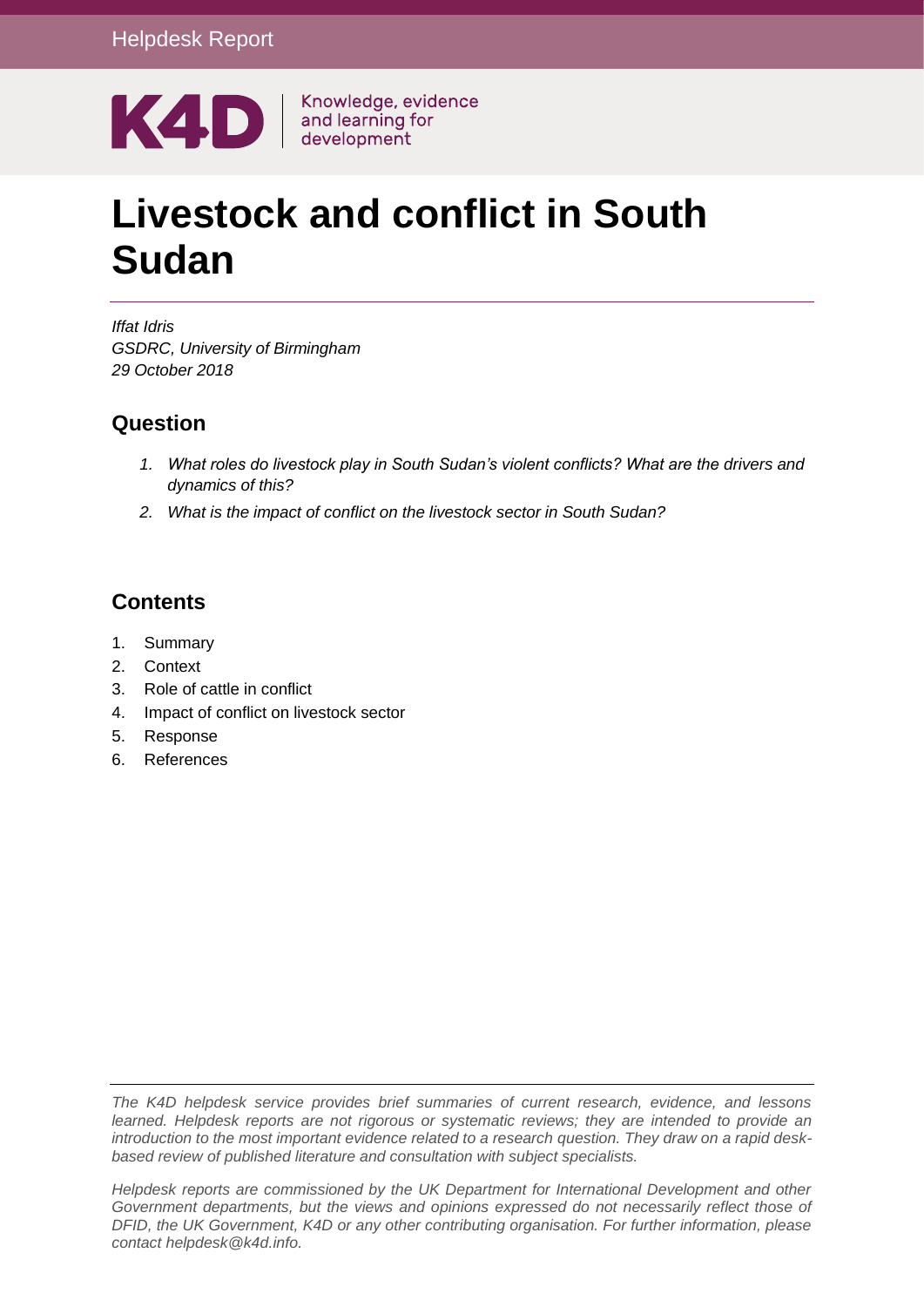# <span id="page-1-0"></span>**1. Summary**

**Livestock are critically important in South Sudanese society<sup>1</sup> and this is reflected in the role livestock play in the country's conflict, both serving as drivers of conflict and being negatively impacted by the conflict, with the two often reinforcing each other in a vicious cycle.** 

This review drew largely on a mixture of academic and grey literature to assess the relationship between livestock and conflict in South Sudan. While gender issues were addressed to some extent in the available literature, the review found nothing on persons with disabilities.

Livestock are massively important in South Sudan. The sector is the main source of income and food for the majority of the population: pastoral farming is appropriate for South Sudan's challenging ecology, characterised by flooding, drought, swamplands and so on. Livestock bestow social status and prestige. They are used for payment of dowries, to pay compensation and settle disputes, and – in the absence of an established banking sector - serve as a reliable way to keep assets. Livestock outnumber people in South Sudan, leading to strain on natural resources – exacerbated by the fact that they are so revered that people rarely kill their animals for meat, preferring to pay for imported meat.

The South Sudan region has seen almost continual conflict for the past several decades: first civil war between the South Sudanese and the Government of Sudan, then following South Sudan's independence in 2011, civil war within South Sudan. Since the outbreak of the latest conflict in December 2013, over 4.5 million people are estimated to have been displaced in South Sudan, including 2.47 million refugees (ACAPS, 2018). Given the centrality of livestock to South Sudanese economy, culture and society it is not surprising that livestock have an important role in conflict: both as drivers of conflict, and being negatively impacted by conflict. Moreover, these two facets are heavily intertwined, with one often reinforcing the other.

Cattle raiding has been a traditional practice among pastoral communities in the region, notably between the Nuer, Dinka and Murle tribes. However, this generally occurred on a small-scale and involved minimal violence. A number of factors have contributed to this becoming more intense, involving greater violence and taking place on a far larger scale in South Sudan:

- **The proliferation of weapons in South Sudan:** whereas traditional cattle raiding involved spears, bows and arrows, and clubs, now guns and heavy weapons are used. This has led to a far higher death toll in such attacks, including women and children;
- **Exploitation by political elites of ethnic divisions and rivalries between pastoral communities:** fostering the formation of armed groups such as the Nuer White Army and the Dinka Titweng (often based on pre-existing community defence groups) who engage in cattle raiding/conflict on their behalf as well as independently;
- **Erosion of traditional constraints on cattle raiding:** notably the moral and spiritual cost associated with any killing (to be alleviated through purification rituals and ceremonies), and the authority of tribal chiefs and prophets. This has come about partly because of changing governance structures, but also in large part because of deliberate

-

<sup>1</sup> A second report focuses on the livestock sector, including a detailed description of the sector, its role in South Sudan, contribution of livestock to GDP, livestock markets and their dynamics.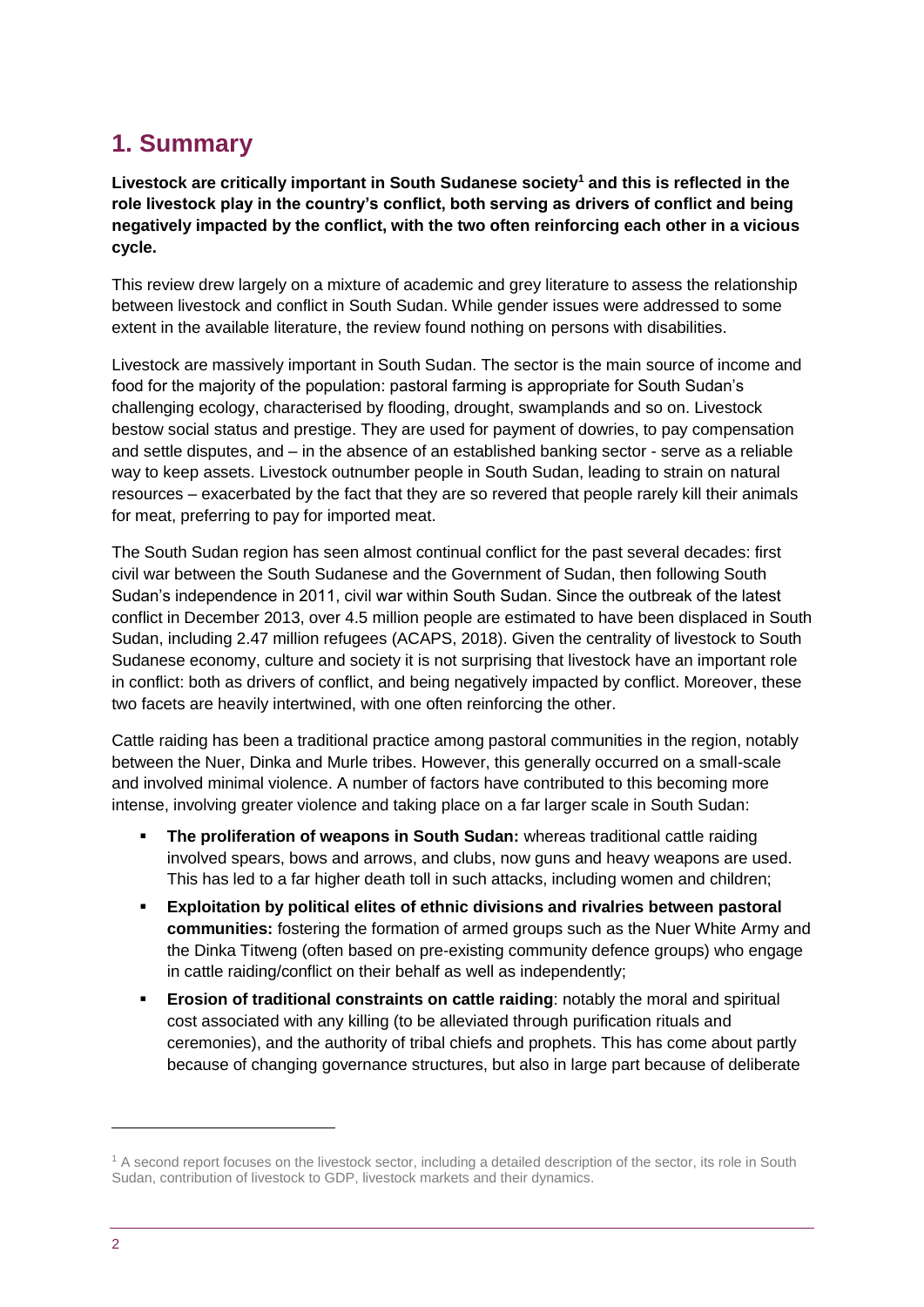attempts by political/military elites to remove what they saw as constraints on their ability to mobilize large armed groups to carry out their bidding;

- **Cattle raiding is a particularly effective tool of war** because it strips targeted communities of their most important assets – both economically and socio-culturally;
- **Cattle are a spoil of war and therefore in themselves an incentive to fight**. Insecurity in the country is exploited by criminal elements and those keen to settle old scores;
- **Cattle raiding is also spurred by rising bridewealth rates:** usually paid in cattle, without this young men cannot marry.

The review identified a number of ways in which South Sudan's prolonged conflict has impacted the livestock sector:

- **Elite accumulation of large cattle herds**: political and military elites have used resources gained during the war and post-independence to acquire massive herds – these, in turn, are used to build their own status and prestige, to cultivate networks of supporters (e.g. through payment of bridewealth and acquisition of wives), and to pay bridewealth for their soldiers to marry – thereby securing their allegiance. Distribution of livestock has thus changed, with the 'middle classes' squeezed out;
- **Abnormal migration:** pastoral farming in South Sudan traditionally involves seasonal migration away from flooded/dry areas to those with good grazing and water. Prolonged conflict has closed off routes/grazing lands and forced herders to go into new areas, putting strain on resources there and leading to spread of tension and conflict, both between different pastoral communities, and between herders and agriculturalists;
- **Increased livestock diseases**: factors such as abnormal migration and prolonged confinement of cattle in one place are leading to the spread of livestock diseases into areas where these were not found previously and/or emergence of new diseases not seen when livestock can move normally. The problem is exacerbated by severe disruption of veterinary services due to the conflict;
- **Reduced livestock numbers:** disease, abnormal migration, reduced access to natural resources have all led to a drop in livestock numbers, though the literature stresses that it is very hard to make anything more than very rough estimates of these because of the insecurity in South Sudan;
- **Livestock markets have been disrupted by various factors:** including insecurity of trade routes; market closures or destruction; lack of demand; the departure of traders from some conflict-affected counties; and increased live animal imports from Uganda.
- **Food insecurity:** traditionally the South Sudanese rely on cattle for milk and milk products – they do not kill them for meat - supplementing these with small-scale farming, fishing and/or purchase of food including imported meat. Conflict has led to food insecurity, with people being forced to sell their livestock to buy grain, or kill them for meat. Other negative coping mechanisms now seen include marrying girls off at younger ages to secure bridewealth cattle for the family;
- **Long-term poverty:** loss of cattle poses serious long-term threats to pastoral communities. As well as income and food, livestock are critical for education and marriage, and integral to South Sudanese culture and society. Any post-conflict recovery will have to include reacquisition of cattle for such communities.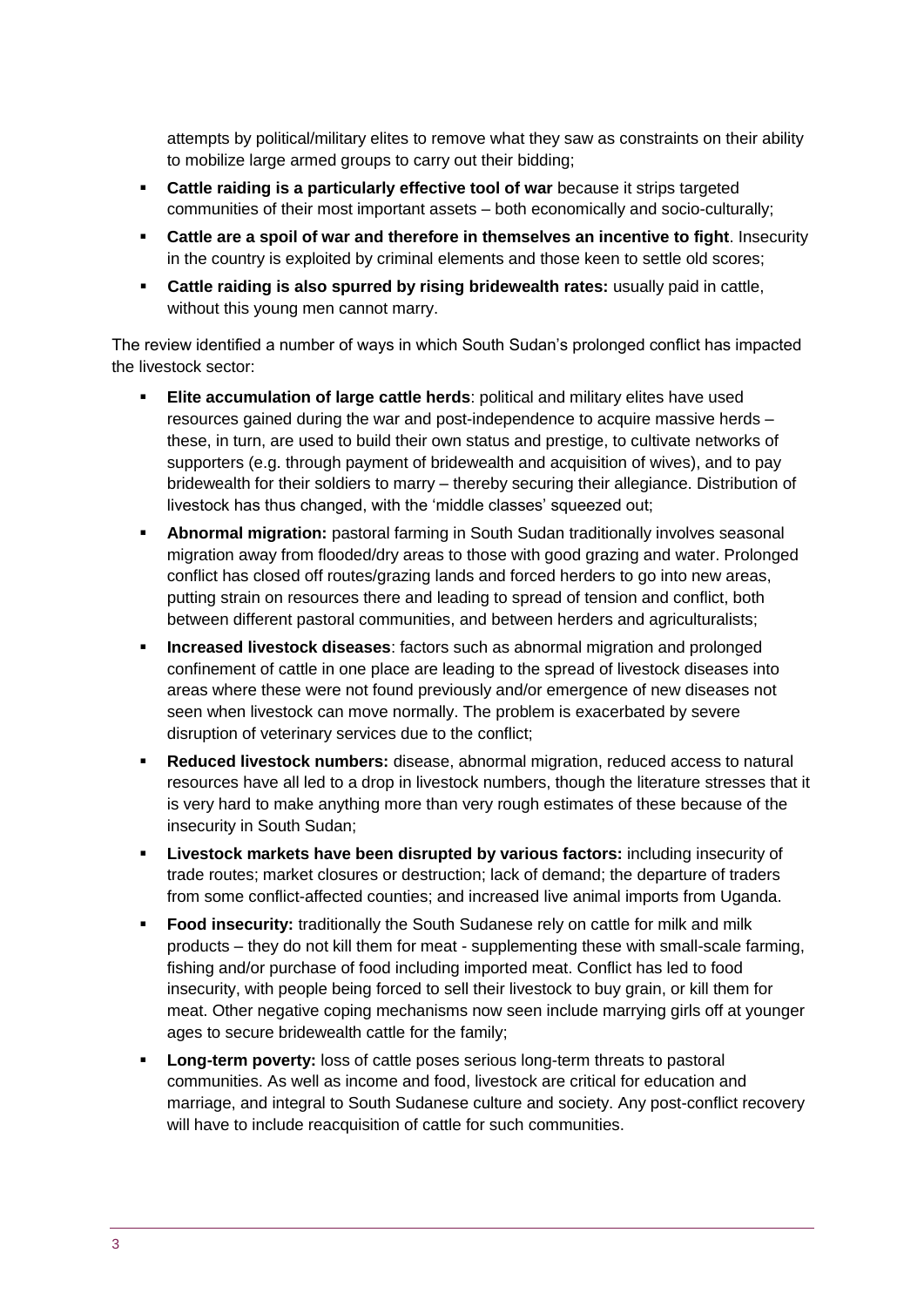The response to the problems facing the livestock sector in South Sudan has been poor, with all parties involved bearing some responsibility:

- **Ineffective state response:** Reduced income because of reduced oil production and diversion of funds (and effort) to fight the civil war, are some of the factors which have led to the state's inability to deal with conflicts over natural resources and livestock, or to provide the services needed by pastoralists. Failings in the country's legal system mean people can't get justice for cattle raids and so take matters into their own hands;
- **Neglect of pastoralism by donors/humanitarians:** The literature points to a bias in donor/humanitarian programming towards agriculturalists, and a failure to value or invest in pastoralism. Difficulties in accessing pastoralists (because of conflict and their mobility) and under-representation of pastoral communities among local staff in donor offices also contribute to this neglect;
- **Failure to address localised conflicts in the peace process:** While localised conflicts over livestock are clearly widespread and having a huge negative impact in South Sudan, they tend to be dismissed as cultural phenomenon and not included in mainstream dialogue about causes of conflict and prospects for peace. Peace agreements to date in South Sudan have been between the government and major opposition factions, and do not address localised conflicts and grievances.

# <span id="page-3-0"></span>**2. Context**

#### **Importance of livestock in South Sudan**

The literature stresses the importance of livestock in South Sudan, not just for livelihoods and in economic terms, but as a central component in culture, values, identity and social relations (FAO, 2014; Allison, 2016). Livestock are the main source of income and food in South Sudan with over 70% of the population participating in the pastoral economy (NRC, 2016: 2). Pastoral farming is particularly suited to South Sudan's ecology, characterised by different land types, patches of higher land, land that is waterlogged by rain, permanent swamplands, heavy rainfall leading to waterlogging and flooding, dry seasons (USAID, 2015). Pendle (2017: 2) explains that livestock are critically important in South Sudan because they provide resilience 'to the climatic variability that is a feature of the vast, fluctuating swamplands that dominate the ecology of over a third of South Sudan….Pastoralism and its mobility constitute a rational use of this otherwise marginal environment, where both droughts and floods are frequent visitors'.

Allison (2016) argues that, 'It is difficult, if not impossible, to overstate the importance of cattle to South Sudan's economy'. In the absence of banks and the migratory lifestyles of pastoral communities, wealth stored in cattle is the most reliable way to keep assets (FAO, 2014; DeCapua, 2014; NRC, 2016). 'Cows are living, breathing, shitting, lactating bank accounts, an extraordinarily resilient source of wealth and power in one of the poorest countries in the world' (Allison, 2016).

Alongside income and milk and (to a lesser extent) meat production, cattle are valued because they are used for dowries, and because ownership bestows prestige and status (NRC, 2016). 'Bridewealth in cattle is required for marriage, and herd size is often a reliable indicator of male social status as well as the status of the family into which he is marrying' (Wild et al, 2018: 3). 'Cattle are also political capital, as herd size correlates with economic and political success' (Lauren Hutton, South Sudan analyst, cited in Allison, 2016). One analysis suggests that the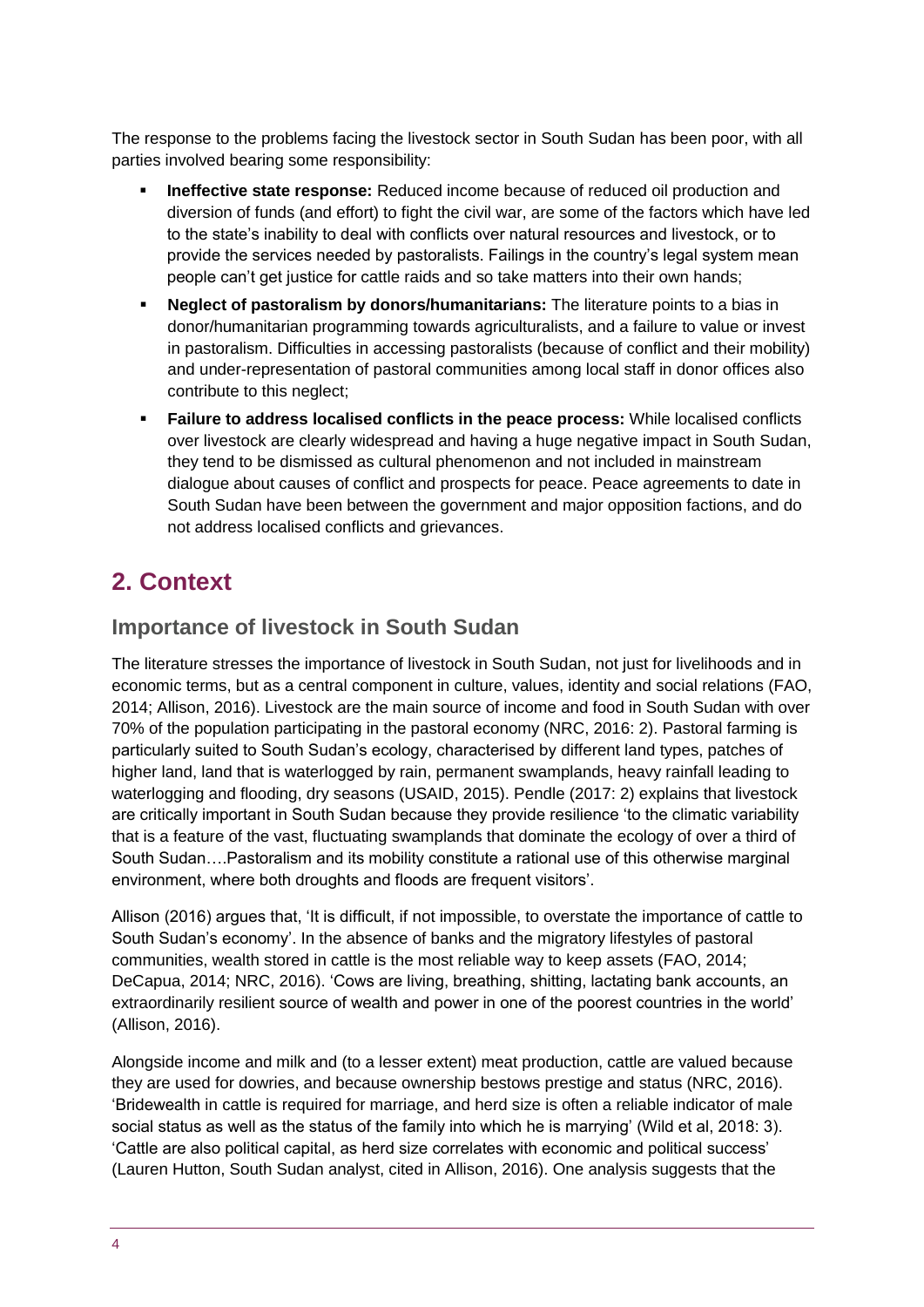prestige value of cattle outweighs material benefits: 'Cattle in South Sudan are a curse. It is not a resource that benefits people because they are not rearing cattle for economic benefits or for food security benefits. They are rearing it for prestige' (Doki, 2014).

The drive by South Sudanese to have large livestock herds has resulted in the country having more livestock than people: a 2014 estimate put the number of people at 13 million, with around 11.7 million cattle, 12.4 million goats and 12.1 million sheep (Doki, 2014). The vast number of livestock in South Sudan – and the fact that very few are used for meat - leads to strain on natural resources, with scarcity of grazing land and water (Doki, 2014). This is made worse by lack of regulation of natural resource use on the part of the government, for example for how long a specific piece of land can be used for rearing cattle (Doki, 2014).

The literature also indicates that in South Sudan livestock are not used for meat (FAO, 2014; DeCapua, 2014). 'In South Sudan, cattle are revered and there are communities where pastoralists won't even contemplate slaughtering one of their cows for meat. So the country imports cattle, mainly from neighbouring Uganda, which is then slaughtered for meat' (Doko, 2014). This is echoed by a study of pastoralism in Greater Upper Nile (which includes Jonglei State) which reported that, 'Only when people are at their most food insecure do they kill cattle for meat' (USAID, 2015: 24).

Livestock have also traditionally played a role in conflict mitigation and resolution (USAID, 2015: 8). 'South Sudanese have long used cattle sacrifice and compensation to bring justice and reduce conflict' (Pendle, 2017: 5). Cattle are awarded in settlements mediated by local chiefs in order to stop revenge and reconcile feuding families, even after the most serious crimes (Pendle, 2017).

Cattle are as important to women as to men: 'Significantly, they represent survival and wealth and a woman's ability to feed her children' (USAID, 2015: 41). By securing bridewealth (dowry) she is contributing to the welfare of her father's family. However, this also serves to bind the woman to her husband, because the cattle must be restored to his family if the marriage is broken by the wife. In cases where a large bride price has been paid, the husband feels more entitled to treat his wife as he wants – meaning a greater likelihood of physical abuse (USAID, 2015).

# **Conflict in South Sudan**

The South Sudan region has seen almost continual conflict for the past several decades: civil war between the Government of Sudan and the opposition Sudanese People's Liberation Army/Movement (SPLA/M) lasted from 1983 to 2005, ended by signing of the Comprehensive Peace Agreement (CPA) and followed by a referendum and the establishment of South Sudan as an independent country in 2011. The current conflict is within South Sudan between the Dinka-dominated forces of President Salva Kiir, and former vice president Riek Machar who derives support from the Nuer. It erupted in December 2013 when President Kiir accused Machar of attempting a coup: violence followed in Juba and Machar formed the SPLA in Opposition (SPLA-IO) to fight against the ruling SPLA. The conflict has led to massive population displacement. As of July 2015, there were 1.6 million IDPs and 608,000 recorded South Sudanese refugees in neighbouring countries, as well as 4.6 million people severely food insecure in South Sudan (GHI, 2015).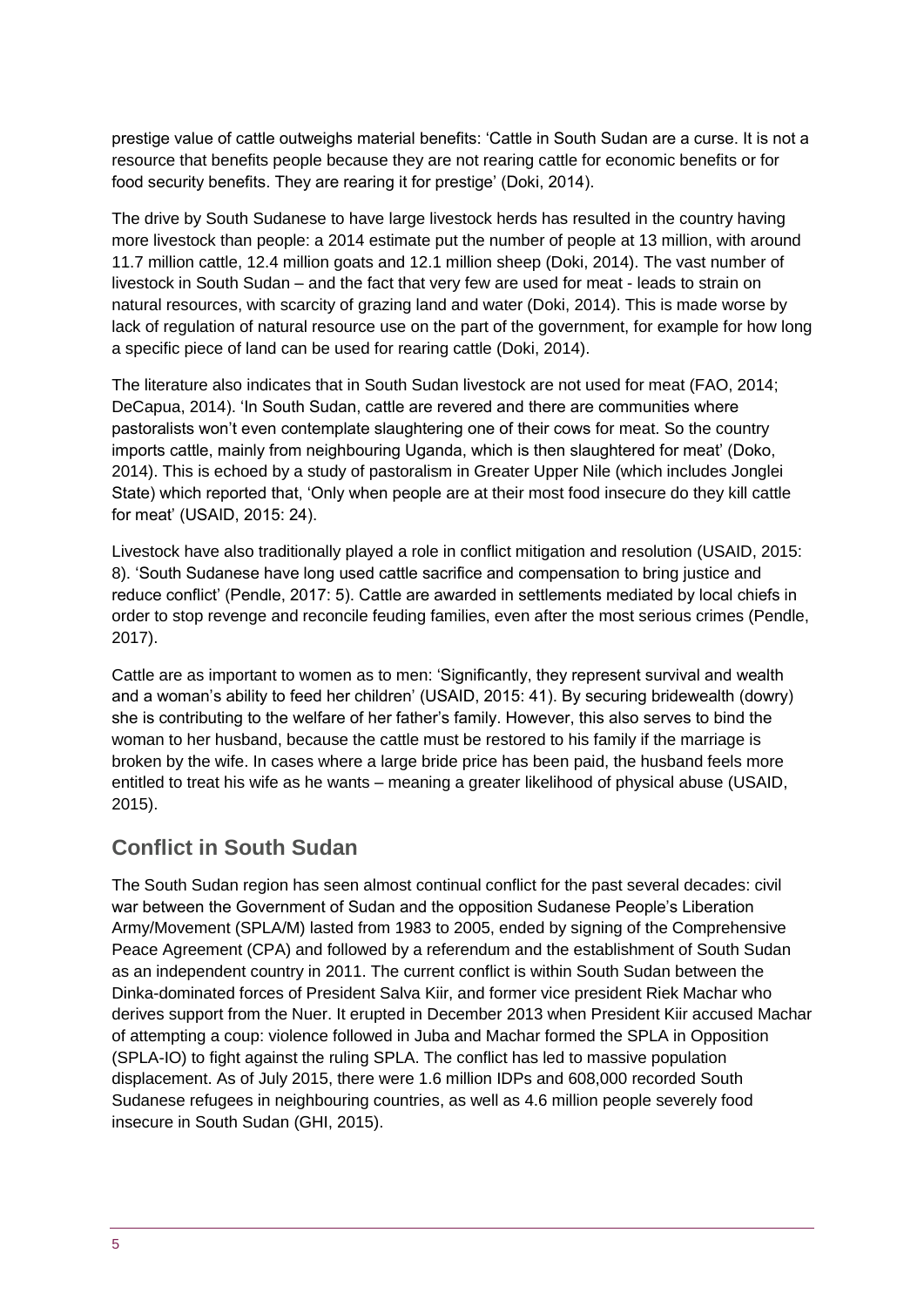A peace agreement signed in August 2015 failed to put an end to the fighting. In 2016 conflict deepened and spread beyond the Greater Upper Nile region. The opposition split into further factions, with some loyal to Machar and others to Taban Deng, who had taken up a position as representative of the opposition in the Transitional Government of National Unity. By autumn 2016 fighting had escalated in regions previously spared from conflict, including Greater Equatoria. By December 2017, one in three people in South Sudan had been forced to flee their homes since the outbreak of hostilities in December 2013 (IDMC, 2018).

A major contributing factor to the continued violence in South Sudan is the fractionalisation of the conflict: as well as fighting between the SPLA and SPLA-IO there are multiple other factions and parties (including militias and community defence groups) involved in multiple conflicts. Kiir's unilateral decision in late 2015 to increase the number of states from 10 to 28, and again in January 2017 to 32, has greatly exacerbated ethnic tensions and fuelled inter-communal conflict in Unity and Upper Nile states (IDMC, 2018; ACAPS, 2018). The generalised insecurity mean that looting, burning of homes and indiscriminate violence against civilians is endemic – driving further displacement (IDMC, 2018). Prolonged conflict, along with droughts and flooding, has led to food insecurity. In January 2018 nearly half the population was estimated to be facing acute food insecurity (IDMC, 2018).

The peace process was officially revitalised in June 2017, and in December 2017 the warring parties signed a ceasefire agreement (IDMC, 2018). However, early 2018 saw intense fighting in Upper Nile, Jonglei, Unity and Central Equatoria, triggering new displacements. In June 2018 Kiir and Machar met for talks in Ethiopia. A second round in Sudan led to the signing on 27 June of the Khartoum Declaration of Agreement, providing for a permanent ceasefire. Under a powersharing agreement signed on 5 August, Kiir will remain president and Machar will become the first of five vice presidents. After an eight-month pre-transitional period led by Kiir there will be a three-year transitional period (ACAPS, 2018). While the agreement could address conflict between the SPLA and SPLA-IO, as well as other major opposition factions, it does not address the multiple localised sources of conflict in South Sudan. According to the latest figures, over 4.5 million people are estimated to be displaced in South Sudan, including 1.91 million IDPs and 2.47 million refugees; over 60% of refugees are under 18 (ACAPS, 2018).

# <span id="page-5-0"></span>**3. Role of cattle in conflict**

## **Tradition of cattle raiding**

The literature stresses that cattle raiding has been a traditional practice among pastoral communities in East Africa, and specifically in the South Sudan region (Wild et al, 2018). A number of reports point to the prevalence of cattle raiding among the Nuer, Dinka and Murle 'with pastoralists from the three tribes participating in cyclical cattle raiding (as well as child abduction) (McCallum & Okech, 2013: 14; Manyok, 2017). Jonglei State in South Sudan is one of the main sites of cattle raiding involving these tribes.

The tradition of cattle raiding stems from the central role of cattle in livelihoods, as well as in social and cultural systems – the association of prestige with cattle ownership (Manyok, 2017). It is also perpetuated by growing cycles of violence motivated by a desire for vengeance. An attack by one community on another, leads to a reprisal attack by the latter, and so on. '(W)ithout acceptable forms of non-violent conflict resolution mechanisms or security agents to prevent the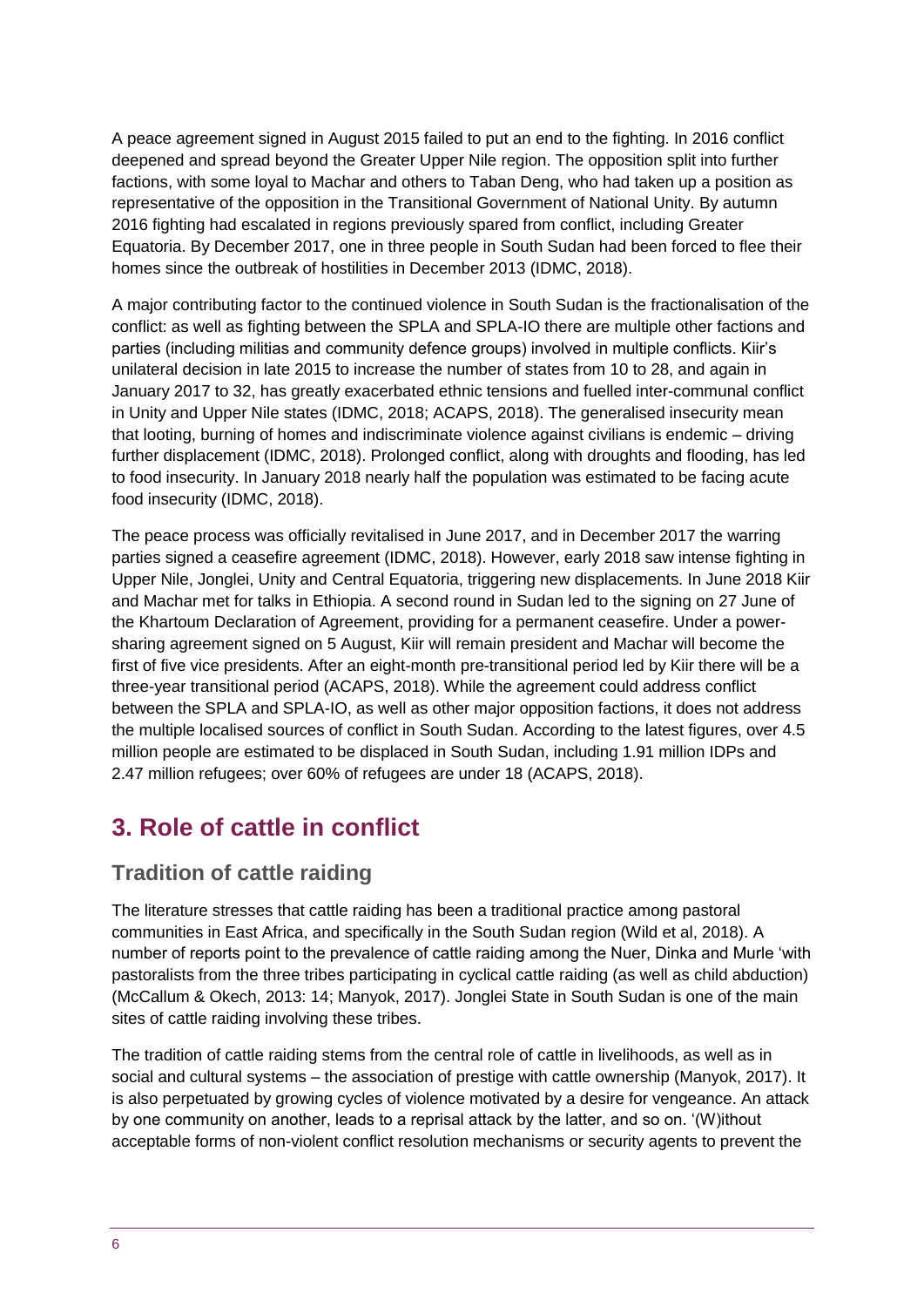criminal activities, cattle raiding has for years entrapped these communities in a loop of vengeance' (Manyok, 2017: 93).

Manyok (2017) writes that traditionally cattle rustling occurred on a small-scale and involved minimal violence. Wild et al (2018: 3), however, assert that such raids were not benign: 'Raids posed a significant threat to the health and wellbeing of pastoralists and to their communities in the form of mortality for young male warriors, decreased nutrition due to loss of herds, and decreased access to arable land and watering holes'.

Community divisions and cattle raiding persisted after the creation of South Sudan (McCallum & Okech, 2013: 15). A number of factors, discussed below in this report, have contributed to cattle raiding taking place on a far bigger scale. Key among these are the proliferation of weapons and the commercialization of cattle. Ethnic divisions and rivalries between cattle herders have been exploited by political elites (see below); there are also those who have taken advantage of the insecurity 'to settle old scores and steal millions of dollars of cows' (Hatcher, 2014; Allison, 2016). Allison (2016) points out that cattle are a spoil of war, and therefore an incentive to fight: 'Rare is the battle report that doesn't include a note on how many cattle were seized during this government offensive or that rebel attack'. A further factor leading to increased cattle raiding is increasing dowries: paid in cattle, households now need to pay more and more animals as bridewealth in order for their young men to get married (Manyok, 2017: 94). Cattle raiding as a tool of war is particularly effective because it strips communities of their most important assets – both economically and socio-culturally.

## **Erosion of traditional constraints**

'Traditional' cattle raiding was characterised (and regulated) by customary practices, including highly ritualised purification ceremonies following killing. In the case of the Nuer these rituals were presided over by traditional authorities known as leopard-skin or earth chiefs, who were responsible for settling blood feuds (Wild et al, 2018). Thus, for example, a Nuer man who had killed sought refuge at the residence of the earth chief, who would carry out a ceremony to excise the dead from him (cutting his arm to release the blood of the dead) and negotiate with the family of the deceased an amount of restitution in bloodwealth cattle – 'failure to observe ritual prohibitions was believed to result in grave consequences, including death' (Wild et al, 2018: 4). Prophets were another category of spiritual leader who traditionally, and to a large extent still, 'played an important role in governing raiding behaviour, wielding significant power to both sanction and initiate raids as well as to prevent them' (Wild et al, 2018: 4). When raiders started using firearms instead of spears, new rituals were introduced for purification from deaths caused by bullet wounds – an indication of the importance of such rites, and of the perception of killing as a 'spiritual ordeal of significant magnitude' (Wild et al, 2018: 4).

Manyok (2017) writes that, in the past, tribal leaders made use of traditional conflict resolution methods, reconciliation processes and rituals and ceremonies to mend broken inter-communal relations. While 'these methods did not mean ultimate peace among the communities, … they resulted in maintaining peaceful coexistence of the communities as well as intra-communal relationships' (Manyok, 2017: 102).

In recent years, however, those traditional norms, practices and leaders have been undermined. Again, a number of factors are involved. One is changes in governance systems that have weakened major cultural institutions and rendered traditional leaders irrelevant (Manyok, 2017: 108). 'Customary mechanisms for addressing cattle-raiding became less effective as governance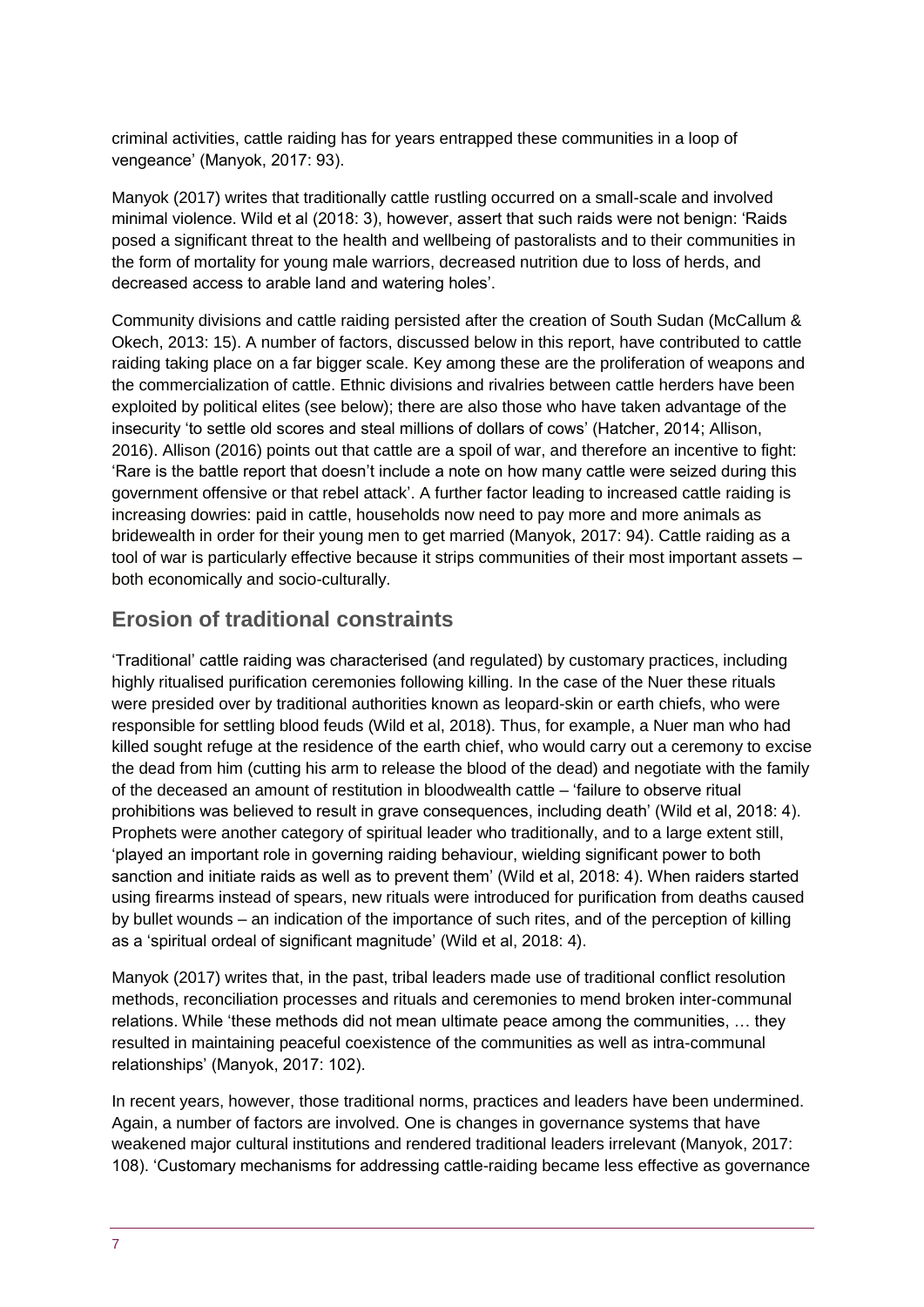systems changed and respect for traditional leadership declined' (McCallum & Okech, 2013: 14). Another is abnormal migration and extended settlement in areas that were not part of traditional pastoral migratory routes (see below).

Wild et al (2018) also highlight the erosion of traditional structures and their role in preventing, limiting or stopping violence, and in promoting restorative justice. They blame this on political elites: keen to mobilize civilian raiders for their own purposes, they wanted to remove what they saw as constraints to their ability to do so (Wild et al, 2018). 'Their efforts to undermine the rituals and cultural authorities that traditionally governed intercommunity violence have been devastatingly successful' (Wild et al, 2018: 2). Pendle (2018) echoes this, describing attempts dating back to the 1990s by South Sudanese military leaders to distinguish between acts of homicide/deaths in local feuding, and violent deaths during 'government wars' – arguing that the latter did not carry any moral or spiritual consequences (this point is elaborated below). Another report suggests that 'young men are so mobilized and incited for violence in the current context that the moral limitations on the use of force are being strained' (NRC, 2016: 4).

Traditional compensation mechanisms have also been undermined. Pendle (2018: 99) writes that, among the western Dinka, while cattle compensation is still used, it lacks 'the necessary spiritual and legal significance'. She cites a local chief who asserts that the cattle of compensation are of material benefit only for their milk – i.e. such compensation fails to bring about peace. Two factors are particularly relevant: one, government attempts to standardize compensation rates for killings – these fail to take into account the differing compensation required depending on who was killed (their status), if it was accidental or deliberate, the situation of the deceased's family, or, critically, fluctuating (rising) bridewealth rates; two, elite accumulation of large herds (see below) which means that, even if they have to give a few dozen cattle in compensation to someone, this is a tiny amount in relation to what they own and therefore causes them no real hurt (Pendle, 2018).

## **Mobilization of cattle raiders to support political conflict**

The literature highlights the exploitation of intercommunity rivalries over cattle raiding by political elites: pastoralist raiders have been mobilized and armed to fight on their behalf – leading to larger-scale cattle raiding.

In the case of South Sudan, endemic cattle raiding creates dynamics that are easily coopted by the military and political objectives of those in power and quickly mobilized along ethnic lines….Cattle raiding, a long-standing historical reality, now significantly exacerbates the political conflict and poses threats to civilian well-being that rival the more visible atrocities committed by the SPLA and opposition (SPLA-IO) forces (Wild et al, 2018: 2).

The confluence between political conflict and traditional cattle raiding in South Sudan was illustrated by the SPLA-IO's July 2016 attack on President Kiir's personal cattle farm near Juba in which they seized around 2,000 cattle (Okello, 2016). The co-option of pastoral groups dates as far back as the 1980s (Wild et al, 2018). Two of the most well-known armed pastoralist groups are the Nuer 'White Army' and the Dinka 'Titweng'.

The White Army originally referred to groups of Nuer pastoralists that formed to protect their cattle against raids. Armed herders would gather for finite periods of time in order to fight, and then disperse back to their cattle camps (Wild et al, 2018). Wild et al (2018) describe how the Nuer were mobilized in the early 1990s by Riek Machar, who had just split from John Garang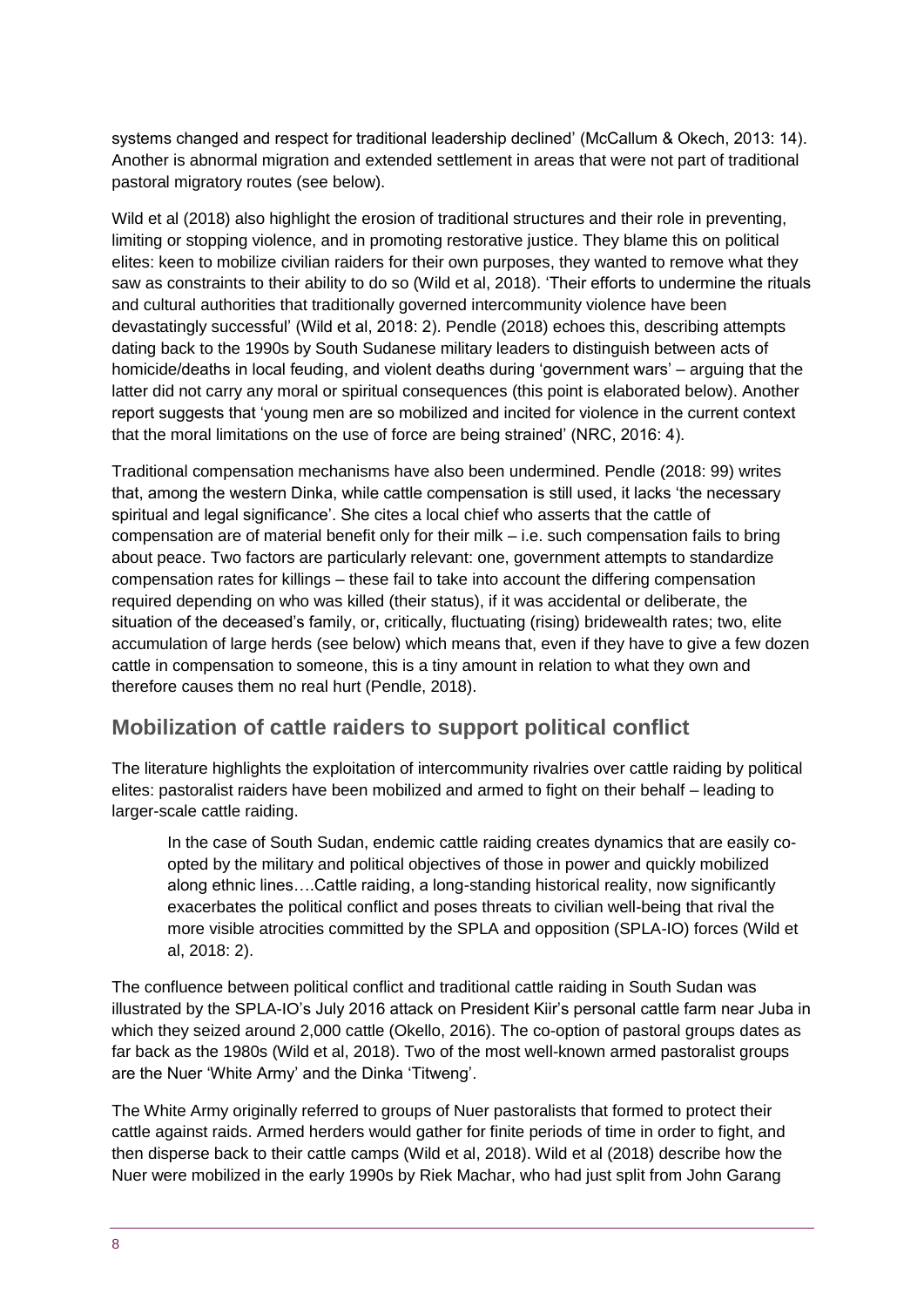and formed a new SPLA faction. Garang was a Bor Dinka and Machar needed support to mount a large-scale attack on the Bor Dinka. He sought to mobilize youth from the neighbouring Lou Nuer cattle camp, as well as from the Jikany Nuer. The Lou Nuer were long-time neighbours and shared grazing grounds with the Bor Dinka. 'Knowing that they would be unmotivated by political ambitions alone, Machar provisioned these young men with arms and promised them abundant payment in raided cattle' (Wild et al, 2018: 4). He also propagated the belief that there was a separate category of secular violence that was exempt from traditional purification rituals and compensation requirements. He managed to convince the Lou and Jikany Nuer 'that any violence they conducted under the banner of political warfare would have no spiritual or material retributions' (Wild et al, 2018: 5).

This new form of warfare transgressed all the ethical limits on violence that had been honoured by previous generations of Nuer and Dinka leaders, swiftly transforming earlier patterns of intermittent cattle-raiding into no-holds-barred military assaults on Dinka and Nuer civilian populations armed with little more than spears (Wild et al, 2018: 5).

Machar was able to mobilise an estimated 30,000 Nuer youth to attack the Bor Dinka. In the infamous 1991 Bor Massacre that followed approximately 2,000 Dinka were killed (Wild et al, 2018: 5).

A similar process happened in mobilization of Dinka herders to participate in political warfare in units known as the Titweng (meaning 'cattle guards'). Though formed earlier, they were recruited by the SPLA led by John Garang in the 1990s – something made relatively easy by repeated raids by Machar's SPLA faction against Dinka communities. However, just as Riek Machar had to undermine cultural institutions governing raiding among the Nuer, so the SPLA had to disrupt such institutions among the Dinka. Traditionally, Dinka cattle raiders were strictly organised under a system of age sets, defining who could raid together. Youth were trained under the guidance of elders and oriented on the use of violence as a last resort, for defensive purposes or when denied access to grazing lands and water points – violence would be 'guided by a defined structure of beliefs, ideas and values' (Saferworld, 2017: 20).

In order to mobilise larger groups of Dinka raiders than would have been possible under the traditional system, the SPLA 'enforced a break in these deeply entrenched social systems' (Wild et al, 2018: 5). Dinka Titweng fought alongside the SPLA, their cattle were an important source of sustenance for SPLA fighters, and following the 2005 CPA, they were used in governance activities such as tax collection. By mid-2013 a specialized force of former Dinka raiders from the Bar el Ghazal region (Salva Kiir's home community) was integrated into the presidential guard (Saferworld, 2017) – 'solidifying a shift in the role of informal pastoralist armed groups from protectors and raiders of cattle to semi-integrated members of the state security apparatus' (Wild et al, 2018: 5). The proximity to the military had the effect of 'reducing the influence of chiefs and elders over their behaviour and eroding community norms that had limited their participation and conduct in violence' (Saferworld, 2017: 20).

Wild et al (2018) stress that, while opposing parties in the South Sudan political conflict were able to recruit armed pastoralist groups to fight for them, such groups were only weakly integrated into formal militias and had little in the way of consistent loyalties. Stringham and Forney (2017: 179) note that 'White Army fighters refuse to be anyone's pawns and regularly disregard, and even kill, Nuer elites who oppose their community-level goals'. The inability of political elites to control pastoralist militias fighting on their behalf has resulted in a worsened security situation: 'heavily armed, in some cases, military-trained, and completely disinhibited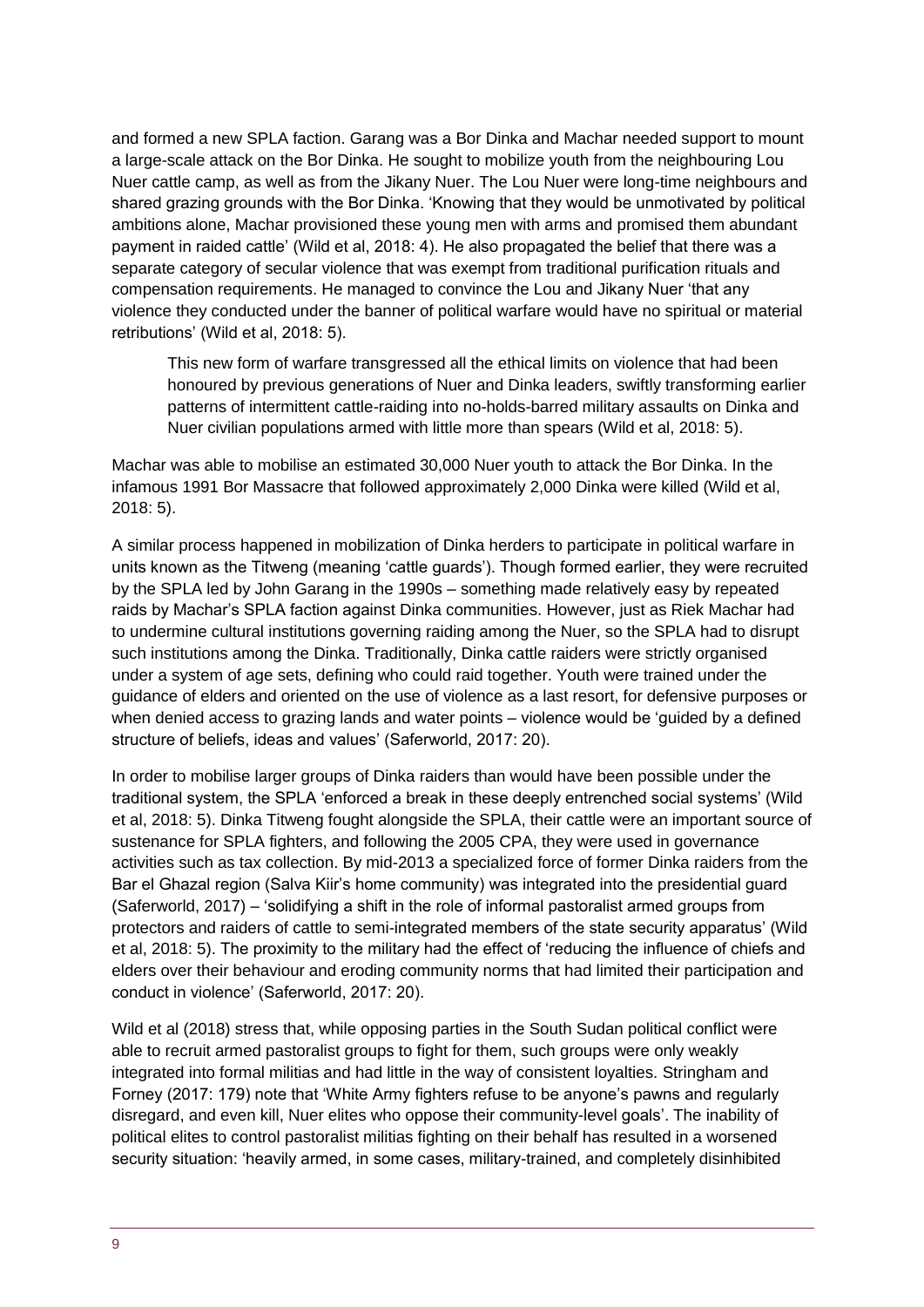from any forms of cultural authority that may have once held them in check, raiders mount deadly attacks on a routine basis' (Wild et al, 2018: 6).

The Saferworld (2017) report on South Sudan's informal armies makes it clear that pastoralist militias are part of a much wider context of community protection forces and informal armed groups. They identify three strands driving the formation of such militias: a) the need to protect local communities from pre-independence attacks by Sudanese forces and allied militias, and post-independence attacks by cattle raiders, militias and others; b) the political contest for power within the various liberation movements during the civil war, which continued as a contest for state power after independence – individual quests for power are turned into conflicts between their entire ethnic communities; and c) localised competition for resources that has occurred along ethnic lines – cattle raiding fits into this (Saferworld, 2017: 2-3). In their analysis of the White Army, Stringham and Forney (2017) stress the role of local level grievances as driving factors, including perceived injustice over distribution of resources, particularly between rural and urban areas – they argue this was a key reason behind the notorious attack on Bor in 1991.

#### **Intensification and militarisation of cattle raiding**

While cattle raiding has long been a feature of pastoral communities in the South Sudan region, its character has changed as a result of the wider conflict: 'the ready availability of arms and the incorporation of this practice *(cattle raiding)* into the larger political conflict in South Sudan have intensified the violence to unprecedentedly deadly levels' (Wild et al, 2018: 2). Where once raiders mounted attacks with spears, bows and arrows and clubs, they now use heavy arms including machine guns, AK-47s and rocket-propelled grenades (Manyok, 2017; Wild et al, 2018).

Manyok (2017) points out that conflict and increased cattle raiding prompts herders to obtain weapons for protection – in turn, increasing the chances of violence. 'Communities bought into the myth that more arms meant increased security. But the more guns that South Sudanese – civilian and combatant alike – had in their possession, the less secure everyone became' (Saferworld, 2017: 2). One respondent observed: 'There are guns everywhere. Even women are armed with guns. It is easy for anyone who wants to kill more people to do that because of the guns' (cited in Manyok, 2017: 98).

Wild et al (2018: 2) note that many of the weapons have come from the state itself, 'as guns collected from sources including disarmament programs often end up back in the hands of civilians, whether through direct provisioning or via patronage networks with access to weapon depots'. The nature of raids has correspondingly changed with military-style attacks targeting civilians and entire communities 'routinely incorporated into the raiding repertoire' (Wild et al, 2018: 2). Manyok (2017) writes that, in contrast to small-scale traditional cattle raiding, today's attacks are conducted by larger groups and involve stealing massive herds of cattle with many human fatalities. Moreover, 'the participants in today's raids have become more organised, using technology such as mobile phones to coordinate their tactics and movements' (Manyok, 2017: 106).

Not surprisingly, the death toll in cattle raiding has escalated. The 2017 Saferworld report notes that the raiding and counter-raiding between the Dinka of Warrap and the Nuer of Unity State, among the Agar Dinka of Lakes, and in Jonglei State between Dinka, Murle and Nuer 'have been some of the most deadly in South Sudan over the past ten years (Saferworld, 2017: 3). Wild et al (2018: 1) note that vicious cycles of raiding between Murle and Lou Nuer tribes result in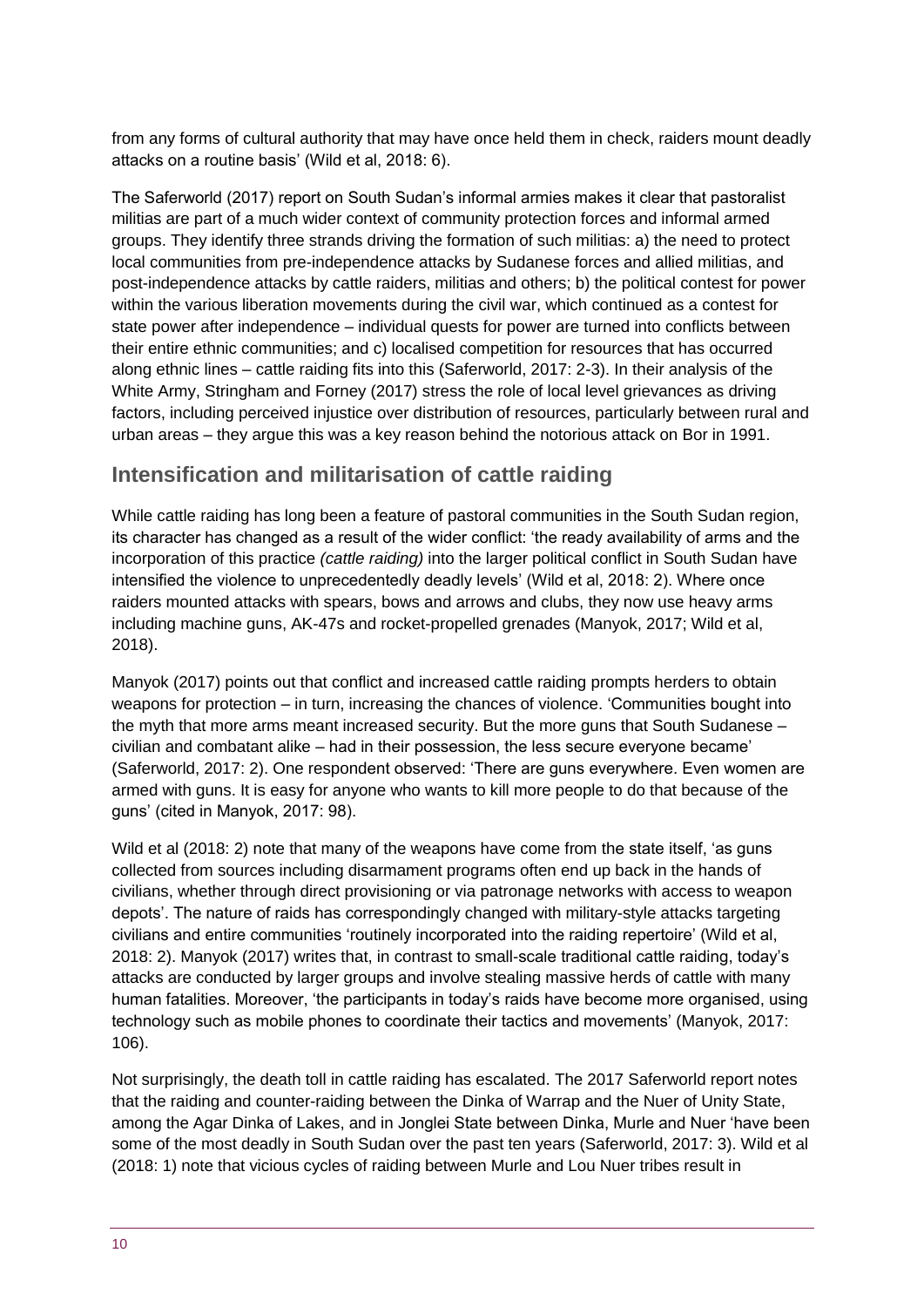casualties on a routine basis, numbering dozens if not hundreds at a time. In a period of just over a month between December 2011 and February 2012 a conservative estimate of the violence between the two communities reached a total of 44 attacks/counter-attacks, resulting in 276 deaths, 25 abductions and thousands of raided cattle (Wild et al, 2018: 2). A single incident in February 2013 resulted in over 100 people killed, many of these women, children and the elderly (Wild et al, 2013: 2). On 28 November 2017 the Murle carried out a deadly attack on the Dinka at Duk Pawiel, killing 41, injuring scores and making away with children and cattle (Wild et al, 2018: 3). Indeed, women and children are among the main victims of 'modern' cattle raiding. 'Contrary to traditional and cultural norms, the women and children are seldom spared. In fact, there are widespread violations of the fundamental rights of women and girls during clashes, including rape, murder, torture, mistreatment and neglect' (Manyok, 2017: 116).

# <span id="page-10-0"></span>**4. Impact of conflict on livestock sector**

#### **Abnormal migration and social tension**

Migration is a key part of pastoral farming in South Sudan, as herders move their livestock away from waterlogged/flooded areas, or during dry periods, to access good grazing land elsewhere. Continued access to such land directly benefits livestock health, and milk and meat yields (Pendle, 2017). Traditional migration routes were developed over time to support the efficient use of natural resources (USAID, 2015: 45). While annual movements of cattle in South Sudan, in search of grazing areas and water resources, have always led to clashes both among migrant pastoralist groups and between these and settled farming communities, these were generally contained and managed through traditional conflict resolution mechanisms.

Conflict has brought radical changes in these migration patterns. Trekking animals over long distances has become difficult and insecure (Takana, n.d.). Pastoralists' mobility has been limited: they are forced to take routes driven by the need to protect their livestock, rather than making the best use of natural resources. 'South Sudan has abundant rivers and grazing lands, however, many of the richest nutritional grazing lands have become inaccessible because of conflict' (Pendle (2017: 3). Prolonged conflict means that 'many of the richest dry season grazing lands have been abandoned for decades and have become a no-man's land' (USAID, 2015: 45).

Abnormal migration has its own negative effects. Some parts of South Sudan have been more affected by the conflict than others. Pastoralists have fled areas of insecurity for those seen as less volatile. According to the FAO, 'there has been large-scale and long-distance displacement of livestock from the conflict-affected states into agricultural zones outside their traditional pastoral domains' (Green, 2015). The huge influx of people and cattle has undermined stability in areas less affected by the wider political conflict (FAO, 2014; FAO, 2015). 'The impact of massive abnormal livestock movements has resulted in extreme cases of cattle raiding, destruction of crops and deadly clashes over access to pasture and water' (FAO, 2015: 4). 'The arrival of large numbers of livestock…has challenged the local power structures, squeezed natural resource availability, and altered disease patterns' – in turn leading to confrontation (Green, 2015).

This is most pronounced in the Equatorias (Western, Central and Eastern states), a region of strategic importance. Western Equatoria is the main area of agricultural production for the whole of South Sudan, the capital Juba lies in Central Equatoria, and the main trade route from South Sudan (the only all-weather access road) crosses Central and Eastern Equatoria (ACP, 2017). In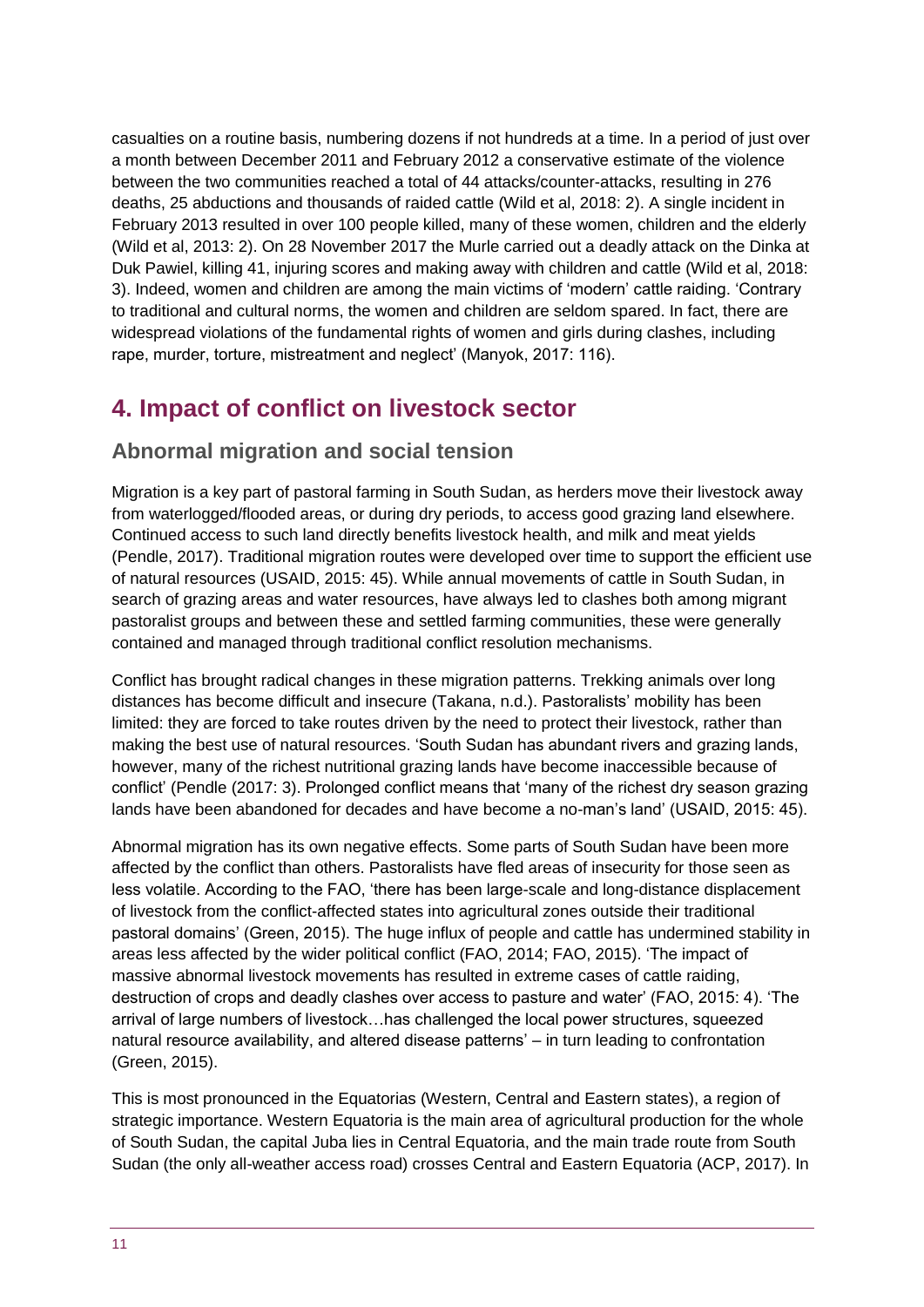1991 700,000 Dinka pastoralists were displaced by conflict with the Nuer from Jonglei state, and most came to Eastern and Central Equatoria and never left – leading to disputes over land between agriculturalists and farmers, often resulting in violence (ACP, 2017).

The situation has been exacerbated by the latest conflict. In 2014 large numbers of pastoralists from Jonglei and Lakes States migrated into the eastern counties of Western Equatoria State. While this movement took place traditionally during the dry season, cattle-keepers would return to their areas of origin. But due to the conflict, they not only extended their normally temporary stay, but also moved deeper into Western Equatoria State (FAO, 2015). Tensions boiled over between pastoralists and farmers, leading to the issuance of a Presidential Decree ordering all cattle keepers to leave the Greater Equatoria region and return to Jonglei and Lakes States by 8 May 2015 (FAO, 2015: 3). Despite the order, as of August 2015, civil unrest between communities continued to escalate. Clashes in Mundri West County resulted in a large number of civilian fatalities, and to the displacement of at least 25,000 civilians around Ibba, Maridi, Mundri East, Mundri West and Yambio counties in Western Equatoria State (FAO, 2015: 3). Overall, competition for land and water resources is exacerbating tribal and ethnic tensions and conflicts (FAO, 2015).

The international border created between Sudan and South Sudan in 2011 cut through grazing lands containing important migration routes, especially for northern (Sudanese) pastoralist groups, enabling them to access dry season pastures in the south for up to five months of the year (Young & Cormack, 2013: 12). Conflict and insecurity along the border region have significantly disrupted these livestock migratory routes. A further factor in this is that, during Sudan's long civil war, the Sudanese government recruited pastoralists as pro-government militia, and bitterness persists (Young & Cormack, 2013: 12). However, Gebreyes et al (2016: xvii) claim that, in contrast to the disruptions in internal migration patterns, 'the seasonal movements of livestock herders from Sudan into the three states of South Sudan that border Sudan have been relatively smooth since 2013'. They attribute this to agreements made on a yearly basis between state officials, local officials and leaders of migrant groups.

#### **Elite accumulation of cattle**

As noted above, political elites have co-opted herders to form armed groups who are used by the former as a tool to pursue their interests. However, political and military elites have also themselves become large-scale cattle owners – President Kiir, for example, had 2,000 head of cattle stolen from his personal farm near Juba in 2016. A study of pastoralism in Greater Upper Nile (USAID, 2015: 9) highlights elite accumulation of vast cattle herds:

Many elites in government, themselves from (agro-) pastoralist communities, have invested large amounts of personal wealth from government oil money in cattle….. Military and political leaders have used government oil wealth to accumulate large, private herds, inflating cattle prices. Some elites have also used their military and political might to secure personal access to the best grazing lands at the exclusion of others, either by arming cattle guards or using legal command to reform their rights over land.

One result of this elite capture of livestock is that it makes pastoralism much harder for ordinary herders: cattle prices are inflated, bridewealth rates increase, access to good grazing land is limited, and so on. South Sudan is thus seeing a significant redistribution of livestock wealth, with concentration in the hands of those at the top.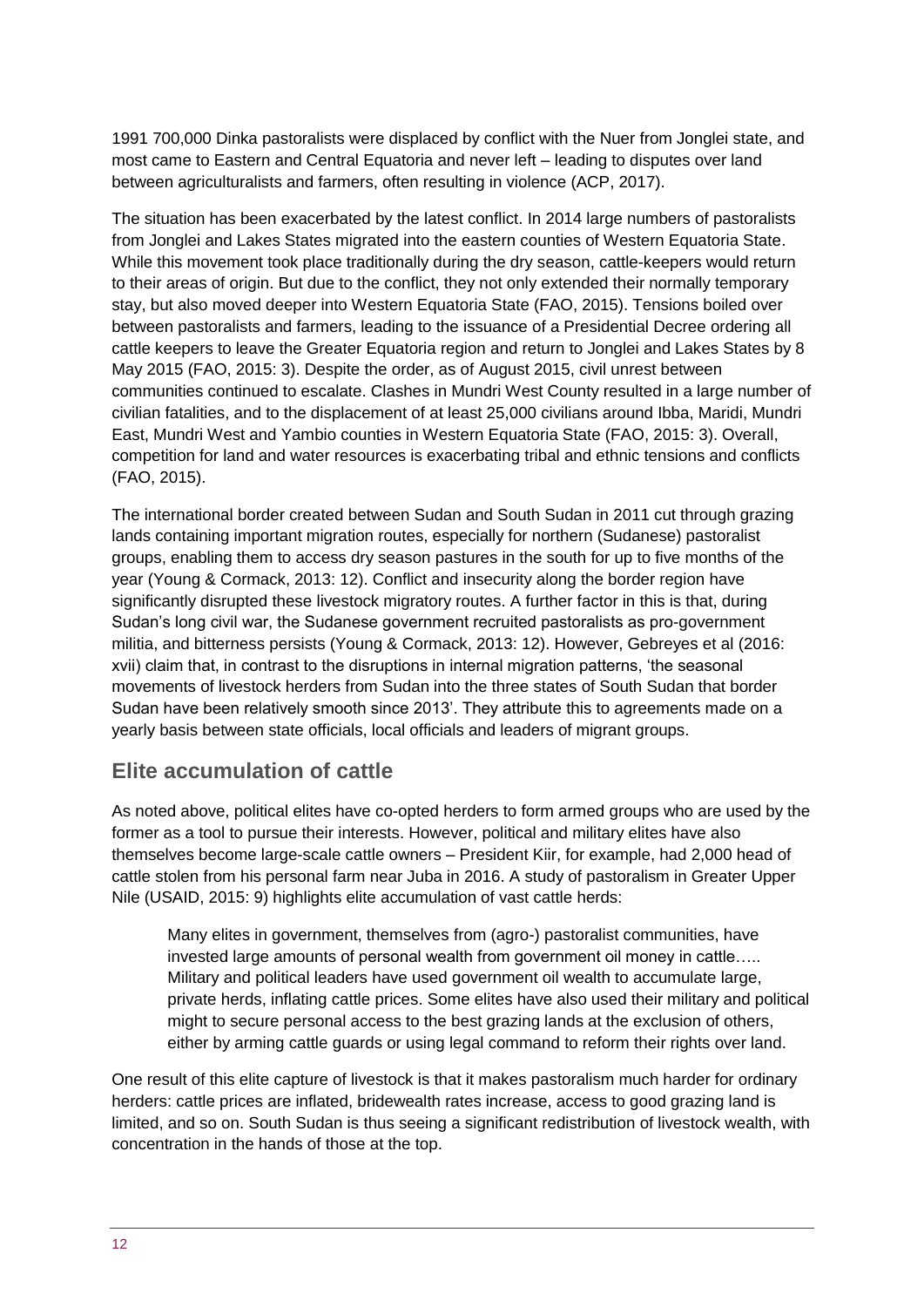These herds are used by elites to build relationships, for patronage and to nurture large groups of loyal supporters who can be relied on for political backing and who can be easily mobilized to fight on their behalf (USAID, 2015). Pinaud (2014) describes the formation of a new military elite which established hegemony both through capture of resources during the civil war with Sudan, and post-independence through embezzlement of state resources. She highlights the importance of cattle: SPLA commanders converted their newly acquired wealth into human and social capital through cattle exchange – more precisely bridewealth exchange, mostly paid in cattle (Pinaud, 2014: 201). Thus commanders engaged in polygamy, with acquisition of wives and payment of bridewealth used to develop and strengthen kinship ties and loyalty. They also paid bridewealth for their soldiers, enabling them to get married and have heirs (considered very important in South Sudanese society) – and, in turn, securing those soldiers' allegiance (Pinaud, 2016).

Pinaud (2014) argues that the current crisis in South Sudan should be understood in terms of wartime and post-independence accumulation of resources (including cattle) through various predation strategies by this new elite, and the class resentment this has fostered. The association of cattle 'with the militarized might of an elite national leadership' has raised new tensions: in the 1980s and 1990s, for example, some SPLA leaders ignored previous norms of negotiating access to grazing lands and instead used their military might to demand access for their herds, particularly in the Equatorias (Pendle, 2017: 5). Pendle (2017: 5) notes that, since the current conflict began in 2013, herders from Bahr el Ghazal and Upper Nile 'have repeated some of these politically contentious herd movements, as other grazing lands become frontlines in the war'. The context of historic tensions and conflicts over previous cattle movement, means these more recent movements 'contribute to a narrative of marginalisation of minority groups and predatory behaviour of political elites' (Pendle, 2017: 5).

#### **Disease outbreaks**

The FAO note that even before the current crisis, South Sudan's herds were susceptible to a number of diseases including foot-and-mouth disease and East coast fever (FAO, 2015: 2). However, these were previously confined to specific areas. Thanks to abnormal migration patterns and concentration of high numbers of livestock in condensed areas for prolonged periods, such diseases are spreading into new territories and infecting healthy herds. East coast fever, a disease transmitted by ticks, was once contained in Greater Equatoria, but has now spread into livestock populations in Jonglei and Lakes States, causing a devastating number of deaths (FAO, 2015: 2; Pendle, 2017). 'There have been new strains of Foot and Mouth Disease in Eastern Equatoria and Lakes States. In 2017, there were Foot and Mouth outbreaks, including in Mayendit, Guit, Duk and Aweil (the centre, east and west of South Sudan) and Nimule' (Pendle, 2017: 3).

Some diseases are caused by livestock not being able to move normally, particularly when they get stuck in waterlogged areas: 'We begin to see issues of rot, foot rot. We begin to see issues of liver flukes that the livestock owners would normally know how to avoid if they could move properly' (Sue Lautze, FAO South Sudan Representative, cited in DeCapua, 2014).

Spread of diseases is exacerbated by increased difficulty in accessing veterinary services (and lack of cold chain facilities for vaccine storage and delivery) because of the conflict (FAO, 2015). The government is unable to provide comprehensive public veterinary services and humanitarians face huge difficulties in accessing the most food insecure regions because of ongoing insecurity (Pendle, 2017). However, during the wars of the 1990s, humanitarian actors developed a network of community animal health workers (CAHWs) who provided mobile, local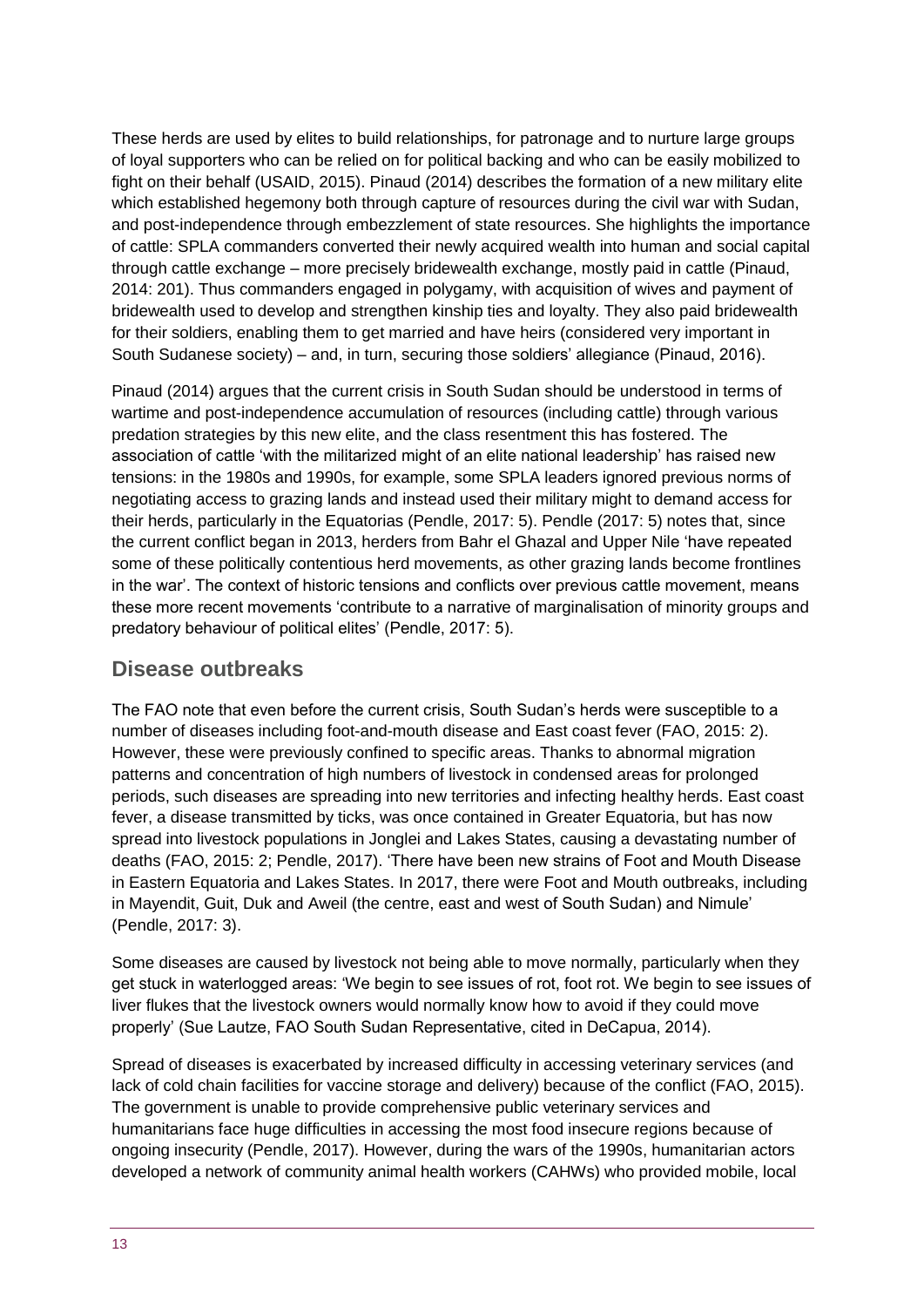livestock support in the absence of international aid workers. By 2005 there were about 4,000 CAHWs in the country. But because of the lack of funding in veterinary services over the past decade, an estimated 70% of these 4,000 trained CAHWs were forced to look for alternative work – 'many ironically in the army' (Pendle, 2017: 4). This resulted in a deterioration in veterinary provision, which remains limited (Pendle, 2017).

## **Livestock numbers and markets**

The FAO's 2016 report on the impact of conflict on the livestock sector in South Sudan points to an overall decline in cattle wealth in communities (Gebreyes et al, 2016). In addition the distribution of cattle wealth has changed: before the conflict, better off and middle wealth families owned 12 and 5 times more livestock respectively than the poor; more recent figures show a drop to 3.5 and 2 times more respectively (Gebreyes et al, 2016: xv). The mean herd size of better-off households has decreased by 46% for cattle and by 52% for sheep and goats, and for middle wealth families by 59% for cattle and by 39% for sheep and goats (Gebreyes et al, 2016: xiv). By contrast, cattle holdings among the poor increased by 15% - not necessarily due to the poor owning more cattle, but to more middle-income people falling into the poor economic category. However, as discussed above, there is evidence that more cattle are being concentrated in the hands of the political elite (NRC, 2016).

A study of livestock in South Darfur, conducted over three years from 2011-2014, found the following changes had taken place in the sector as a result of previous conflict (Takana, n.d.: 1):

- Forest area had increased by 173% since eruption of conflict in 2003 because a lot of land was left by farmers fleeing conflict and had turned into forests. Free grazing decreased by 17% after conflict, and for security reasons the average number of grazing hours per respondent decreased from 9.6 hrs before conflict to 7.5 hrs after conflict. The number of waterings per day fell from two times to once after conflict;
- The average number of heads of cattle, sheep and goats of respondents fell by 44%, 28% and 13% respectively. This caused a dramatic rise in prices of beef, lamb and goat meat by 45%, 50% and 40% respectively. Milk production per interviewed household from cattle fell by 21%, while that from goats increased by 19%. Some cattle herders changed to mixed herds of cattle, sheep and goats to cope with the security situation;
- About 63% of respondents had access to government veterinary services before the conflicts: this fell to 25% after the conflict.

The findings give an indication of the detrimental impact of conflict on livestock numbers: figures can be expected to have dropped further since the renewal of conflict in 2013.

However, it is important to stress that estimates for livestock numbers in South Sudan are precisely that – estimates. All the studies carried out to assess livestock numbers, e.g. the 2015 FAO study, have clear limitations. There is a similar lack of accurate data on cattle migration, including abnormal migration.

Livestock markets have been radically changed – in a negative way – as a result of conflict (Gebreyes et al, 2016). Major factors include: insecurity of trade routes; market closures or destruction; lack of demand; the departure of traders from some conflict-affected counties; and increased live animal imports from Uganda (Gebreyes et al, 2016: xv). Exports of cattle from Bentiu to El Obied and from Malakal to Kosti have ceased due to insecurity and border closures, while imports from Uganda dominate the market in Juba. For Uganda, livestock trade has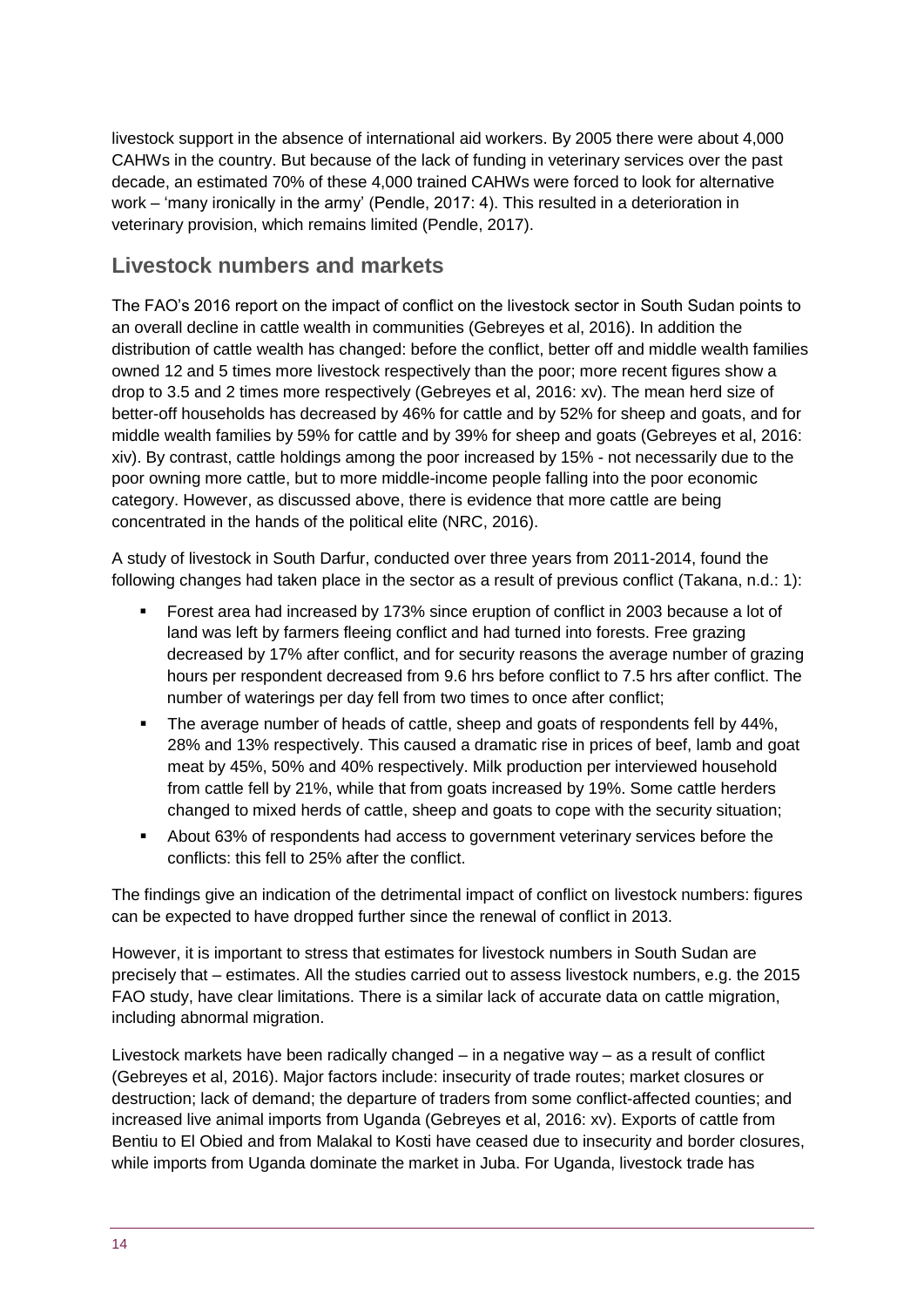increased by 250 percent for cattle and 1,200 percent for sheep and goats between 2013 and 2015 (Gebreyes et al, 2016: xv). 'Such imports represent lost market opportunities for local livestock producers and have eroded the capital base of traders in dollar terms while contributing to a scarcity of dollars in the country' (Gebreyes et al, 2016: xvi). Prices of beef and goat meat had more than doubled in Juba in 2015; in other states, median cattle prices increased from SSP 2,188 in 2013 to SSP 3,542 in 2015 (Gebreyes et al, 2016: xvi).

In other parts of the country, other dynamics are at play driven by food insecurity (see below). In Ler County, for example, supply of livestock in markets has increased as people are selling them to buy food. This contrasts to pre-conflict times when many pastoralists were farming and selling their production to buy cattle and increase their herd. Conflict has limited their ability to farm, leading to a shortage of crops and money – people don't have the money to buy cattle, and have to sell some of their cattle to buy grain. Between 2013 and May 2015 prices for livestock in Ler County had decreased two-fold, while cattle sales were three times higher and goat sales nine times higher (USAID, 2015: 51).

## **Food insecurity (and poverty)**

The FAO reports that the livestock crisis is contributing to deepening food insecurity in South Sudan (FAO, 2015). Milk is the main source of nutrition for families and children in cattle camp communities (FAO, 2015: 4). 'Declines in milk production and the loss of cattle to disease increase the risk of malnutrition, particularly among children and pregnant and breastfeeding women who rely on milk as an essential part of their diet. For most herders, the loss of cattle means the loss of their entire livelihood' (FAO, 2014). The spread of diseases also reduces milk production in cattle (FAO, 2015: 4). Both factors are leading to rising food insecurity:

Before the crisis, selling cattle was traditionally reserved for dowries or paying off debts. Due to the worsening food security situation since the crisis, pastoralist communities have engaged in selling and slaughtering their livestock as a primary coping mechanism (FAO, 2015: 3).

Households with smaller herds are more negatively affected than those with larger herds: they are typically more food-insecure and unable to cope with shocks. 'A shock isn't even necessarily a death. An individual cow's illness is enough to spell economic ruin for some families. There is the immediate loss of milk as a source of nutrition for the household, but it also becomes less likely the cow will reproduce and its trade value wanes' (Green, 2015). He adds, though, that the scale of the current crisis is well beyond the individual household level, 'with the potential to sink entire communities' (Green, 2015).

In December 2014 the FAO warned of a 'silent emergency' among agropastoral communities in South Sudan, due to undermining of their livelihoods by ongoing conflict and instability (FAO, 2015). In a 2015 update it warns that 'intensive and abnormal migrations due to insecurity have seriously depleted the health conditions' for animals, and that 'it will take years for these communities – representing an estimated 65 percent of South Sudan's population – to rebuild and strengthen their herds' (FAO, 2015: 1).

As well as food insecurity, loss of cattle has long-term implications: 'It has put marriages and educations on hold and will make it more difficult for people to emerge from poverty' (Green, 2015). Allison (2016) echoes this, noting that loss of each cow is a financial disaster for many families, impacting their ability to access food and healthcare and disrupting important social traditions, notably payment of dowries and thus marriages. Manyok (2017) highlights the fact that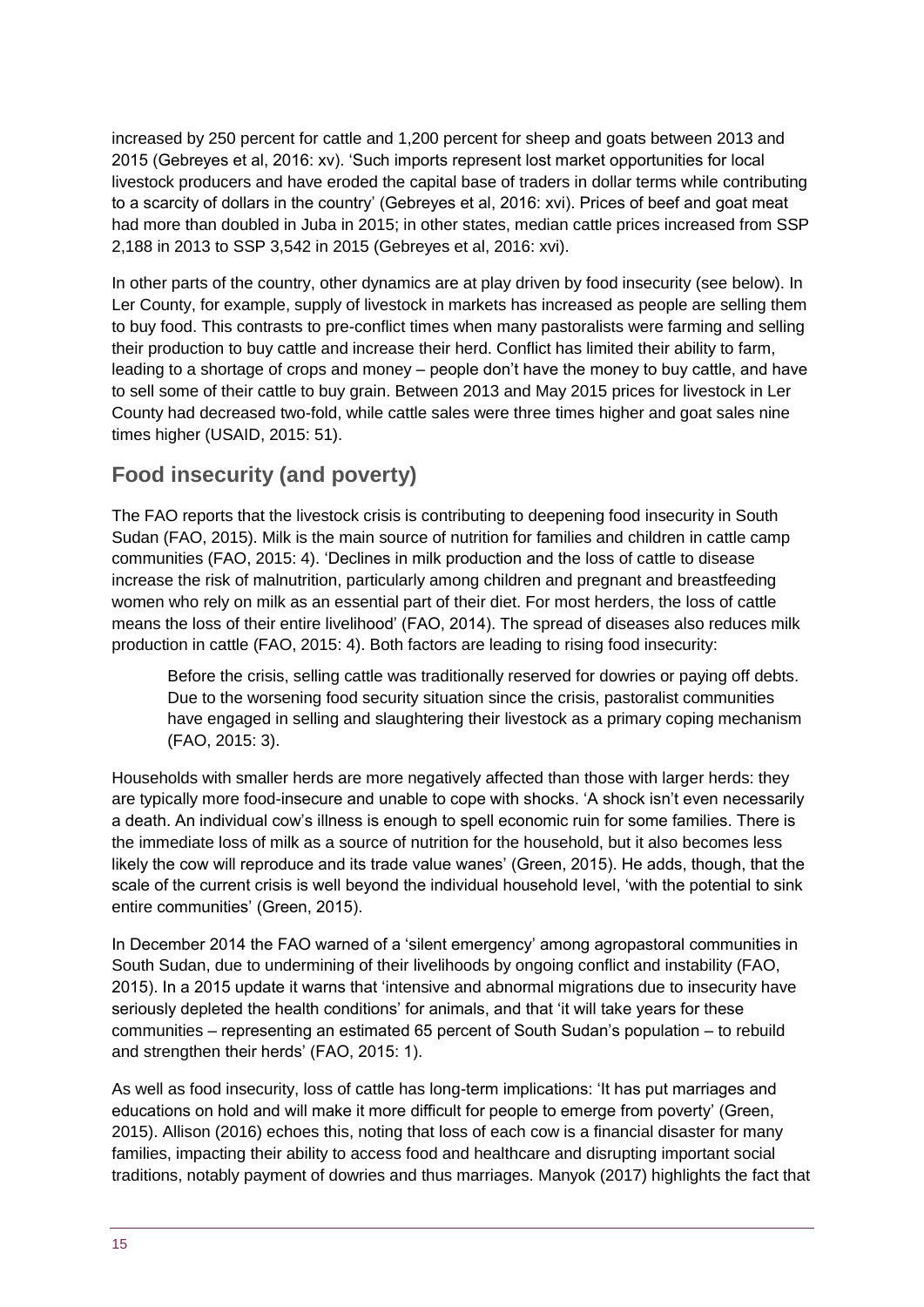it is mostly young males who are killed in cattle raiding: losing young men at their most productive ages greatly hampers development among their communities.

As people become poorer and more desperate, they could resort to negative coping strategies such as marrying off daughters at younger ages (to obtain dowries in the form of cattle), or lowering dowry demands (NRC, 2016). Chamberlain (2017) reports that, 'Conflict and desperate hunger are driving families to marry off their daughters to secure precious cows, despite the girls having to forfeit their education'. He describes cases of girls being married off young (aged 15-17 years) solely so their families could obtain cattle in dowry payments. He also describes a cycle in which a family could marry off their daughter for cattle, which in turn are used to make the dowry payment to enable their son to get married. Ironically, food insecurity and poverty due to conflict and cattle raiding, itself becomes a spur for further raids and conflict (Manyok, 2017).

Given the critical role of livestock in South Sudan – and the limitations on agricultural farming imposed by the country's ecology – any post-conflict recovery will have to include reacquisition of livestock for pastoral communities.

# <span id="page-15-0"></span>**5. Response**

#### **Ineffective state response**

A number of factors are identified in the literature as contributing to the state's inability to contain conflict over livestock and prevent damage to the sector. One is reduced income because of reduced oil production. A second is the diversion of funds – as well as time and energy - to fight the civil war. The FAO South Sudan Representative noted that competition for resources between groups as livestock were moved towards pastures and water was normally managed by the governors of the states and would be contained by the security forces. But the conflict means the political and security apparatus is engaged on that, and unable to deal with clashes over natural resources, hence 'we see these types of fights erupt without any control on them' (Lautze, cited in DeCapua, 2014). This is echoed by Green (2015):

South Sudan's government – well aware of the social and economic primacy of cattle – has traditionally taken the lead on animal health and protection. The army and police are deployed during the country's dry season to deter cattle raids and community-based health workers assist with vaccinations. But now conflict has taken precedence over the animals. The government has shifted resources from caring for livestock to the war effort.

The literature also points to the ineffectiveness of the country's legal system – with criminal cases taking a long time to be heard – forcing people to take 'justice' into their own hands (Manyok, 2017). This is echoed in Saferworld's report on South Sudan's informal armies: 'an absence of justice in the wake of attacks…leaves revenge the only recourse available to South Sudanese citizens' (Saferworld, 2017: 5).

## **Donor/humanitarian neglect of pastoralism**

The literature points to a failure on the part of donors and humanitarian actors to support pastoralism in South Sudan. A USAID study of pastoralism in Greater Upper Nile found: 'Development programmes have been explicitly designed to move away from pastoralism, or have actively opted not to invest in pastoralism…..The systematic undervaluing of this livelihood has resulted in an underinvestment in NGOs that specialise in veterinary services and supporting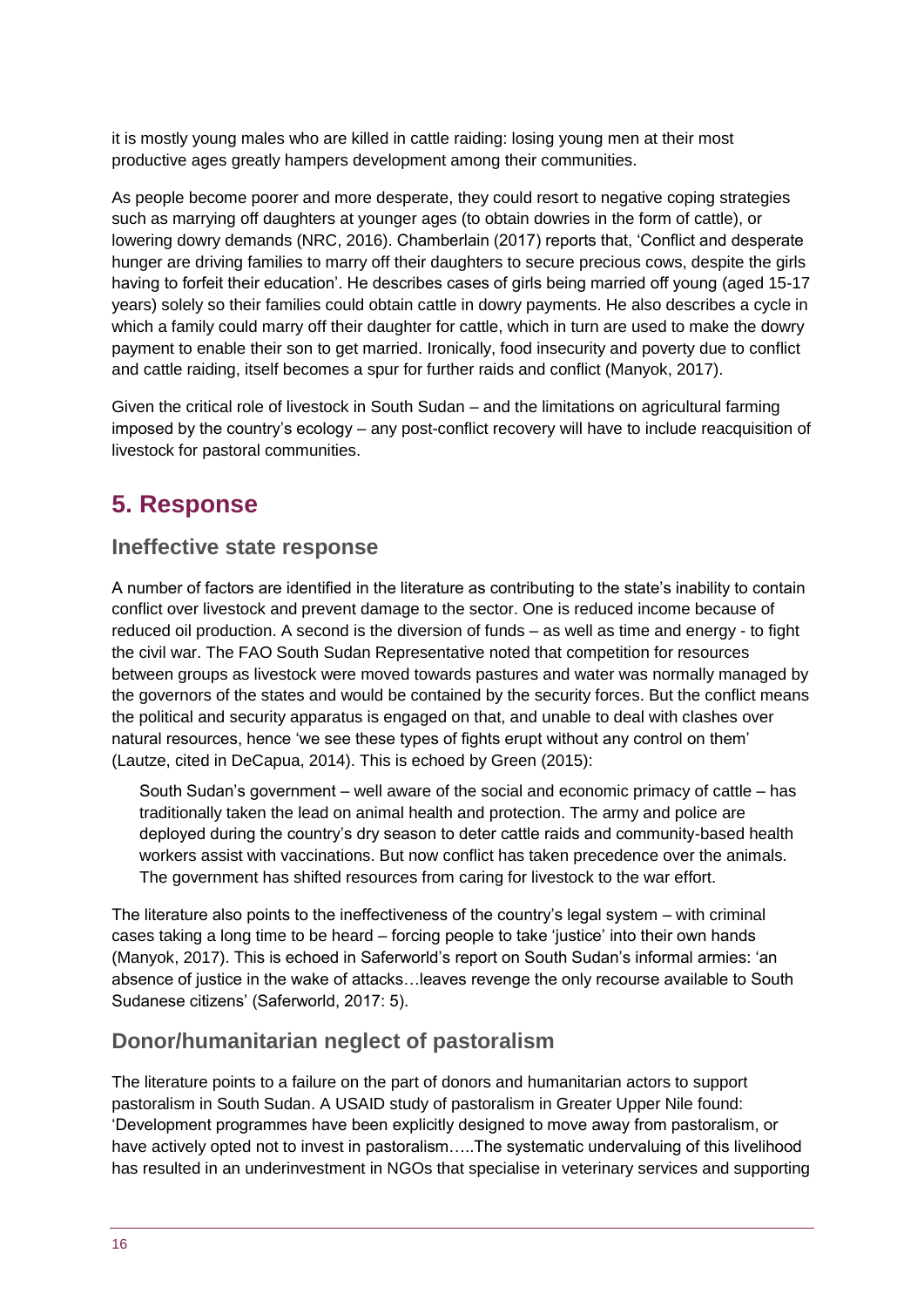pastoralists, forcing a reduction in their capacity' (USAID, 2015: 10). Other factors in the donor sidelining of the livestock sector are the difficulties involved in accessing pastoralists (because of conflict and their mobility), and the fact that pastoralist communities are under-represented in South Sudanese staffing of donor offices (USAID, 2015).

#### **Peace process**

Wild et al (2018) stress the importance of localised conflicts over livestock, and the need to consider these in their own right rather than dismiss them as cultural phenomenon. They note that cattle raiding has commonly been omitted from serious consideration in the mainstream dialogue about causes of conflict and prospects for peace (Wild et al, 2018). 'Neither the 2005 CPA nor the 2015 Agreement on the Resolution of Conflict in South Sudan included substantive provisions to address the grievances and crucial role of non-state actors and informal armed groups such as the Nuer White Army or the Dinka Titweng/Gelweng<sup>2</sup> in the larger political conflict' (Wild et al, 2018: 8). They warn that continued failure to address the grievances which motivate informal armed groups engaged in cattle raiding to participate in the wider political conflict will prove a persistent barrier to durable peace in South Sudan (Wild et al, 2018). The interests of the political elite cannot be treated as equivalent to those of the informal armed groups who may under certain conditions fight on their behalf (Wild et al, 2018: 9).

# <span id="page-16-0"></span>**6. References**

ACAPS (2018). *South Sudan.* Assessment Capacities Project (ACAPS). <https://www.acaps.org/country/south-sudan>

Allison, S. (2016). 'Following the Herd: How cows fuelled the war in South Sudan, and how they can consolidate the peace'. *Daily Maverick,* 27 October 2016. [https://www.dailymaverick.co.za/article/2016-10-27-following-the-herd-how-cows-fuelled-the-war](https://www.dailymaverick.co.za/article/2016-10-27-following-the-herd-how-cows-fuelled-the-war-in-south-sudan-and-how-they-can-consolidate-the-peace/)[in-south-sudan-and-how-they-can-consolidate-the-peace/](https://www.dailymaverick.co.za/article/2016-10-27-following-the-herd-how-cows-fuelled-the-war-in-south-sudan-and-how-they-can-consolidate-the-peace/)

Chamberlain, G. (2017). 'South Sudan's battle for cattle is forcing schoolgirls to become child brides'. *The Guardian,* 8 June 2017. [https://www.theguardian.com/global](https://www.theguardian.com/global-development/2017/jun/08/south-sudan-battle-for-cattle-is-forcing-schoolgirls-to-become-teenage-brides)[development/2017/jun/08/south-sudan-battle-for-cattle-is-forcing-schoolgirls-to-become-teenage](https://www.theguardian.com/global-development/2017/jun/08/south-sudan-battle-for-cattle-is-forcing-schoolgirls-to-become-teenage-brides)[brides](https://www.theguardian.com/global-development/2017/jun/08/south-sudan-battle-for-cattle-is-forcing-schoolgirls-to-become-teenage-brides) 

CSRF (2017). *Food Security, Access and Conflict Sensitivity: What opportunities do livestock offer in South Sudan?* Conflict Sensitivity Resource Facility (CSRF). [https://fscluster.org/sites/default/files/documents/csrf\\_](https://fscluster.org/sites/default/files/documents/csrf_-_livestock_and_humanitarian_assistance_0.pdf) livestock and humanitarian assistance 0.pdf

DeCapua, J. (2014). 'South Sudan Conflict Displacing Livestock'. *Voice of America News,* 31 December 2014.<https://www.voanews.com/a/south-sudan-cattle-31dec14/2580661.html>

Doki, C. (2014). 'South Sudan: where livestock outnumbers people and the environment suffers'. *Inter Press Service News Agency (IPS),* 12 May 2014. [http://www.ipsnews.net/2014/05/south](http://www.ipsnews.net/2014/05/south-sudans-livestock-outnumbering-people-ruining-environment/)[sudans-livestock-outnumbering-people-ruining-environment/](http://www.ipsnews.net/2014/05/south-sudans-livestock-outnumbering-people-ruining-environment/) 

-

<sup>2</sup> Term used for Dinka armed units further south (Wild et al, 2018: 5).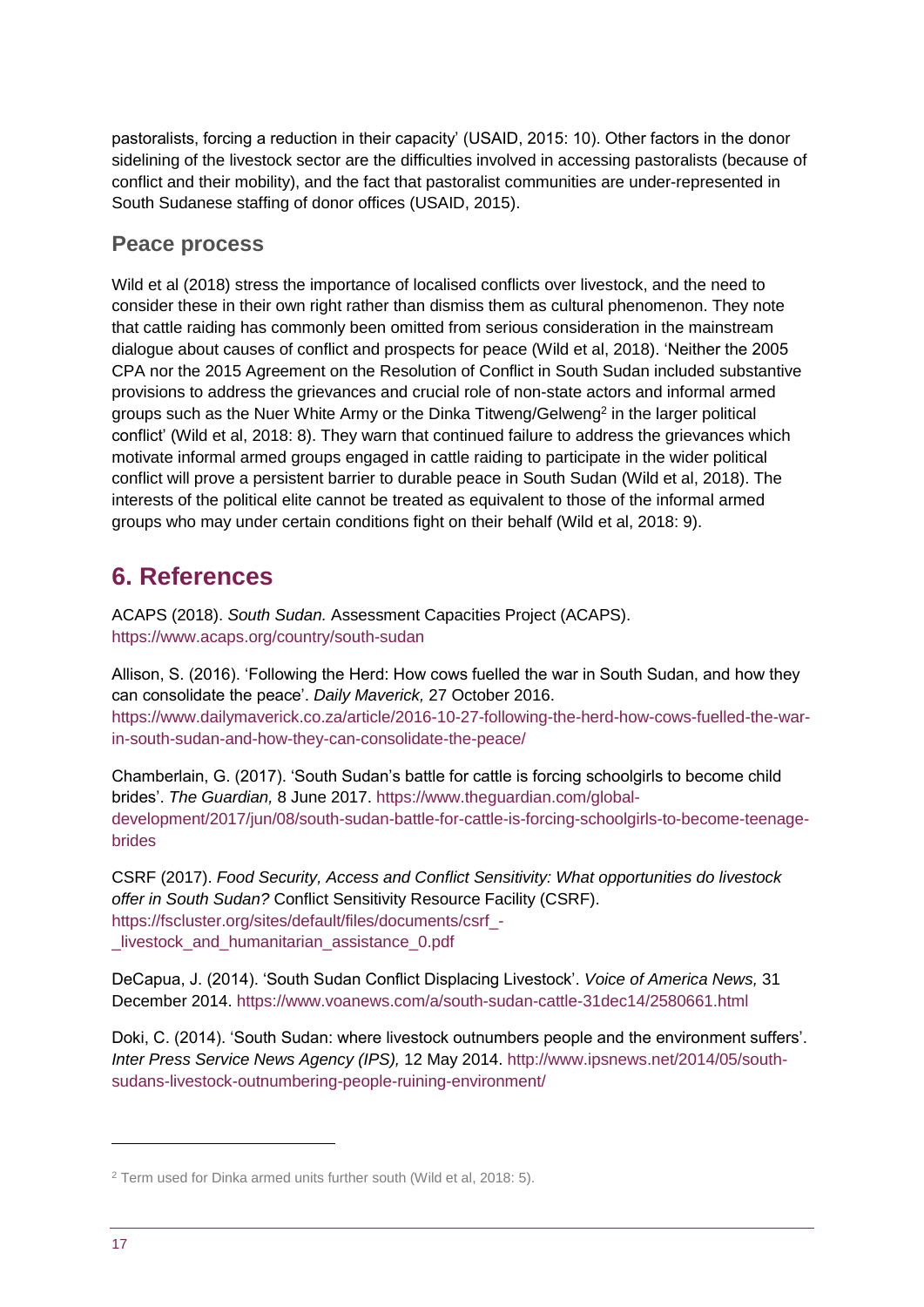FAO (2014). 'Growing concern for South Sudan's herders as conflict displaces millions of cattle'. Food and Agriculture Organization of the UN (FAO). <http://www.fao.org/news/story/en/item/273819/icode/>

FAO (2015). *South Sudan Livestock Crisis: Update August 2015.* FAO. [http://www.fao.org/fileadmin/user\\_upload/emergencies/docs/FAOSS%20Livestock%20Crisis%20](http://www.fao.org/fileadmin/user_upload/emergencies/docs/FAOSS%20Livestock%20Crisis%20Update%202015.pdf) [Update%202015.pdf](http://www.fao.org/fileadmin/user_upload/emergencies/docs/FAOSS%20Livestock%20Crisis%20Update%202015.pdf)

Fahey, D. (2007). *The Political Economy of Livestock and Pastoralism in South Sudan.* IGAD Livestock Policy Initiative.<https://core.ac.uk/download/pdf/132642452.pdf>

Gebreyes, Y. et al (2016). *The Impact of Conflict on the Livestock Sector in South Sudan.* FAO. [https://www.humanitarianresponse.info/sites/www.humanitarianresponse.info/files/assessments/t](https://www.humanitarianresponse.info/sites/www.humanitarianresponse.info/files/assessments/the_impact_of_conflict_on_the_livestock_sector_in_south_sudan.pdf) he impact of conflict on the livestock sector in south sudan.pdf

GHI (2015). *South Sudan: Cattle, Conflict and Coping.* Global Hunger Index. <http://www.globalhungerindex.org/case-studies/2015-south-sudan.html>

Green, A. (2015). 'Cows and conflict: South Sudan's "slow motion" livestock crisis'. *IRIN News,*  15 January 2015. [http://www.irinnews.org/report/101012/cows-and-conflict-south-sudans-](http://www.irinnews.org/report/101012/cows-and-conflict-south-sudans-%E2%80%9Cslow-motion%E2%80%9D-livestock-crisis) [%E2%80%9Cslow-motion%E2%80%9D-livestock-crisis](http://www.irinnews.org/report/101012/cows-and-conflict-south-sudans-%E2%80%9Cslow-motion%E2%80%9D-livestock-crisis)

Hatcher, J. (2014). 'South Sudan unrest exacerbated by conflict among cattle herders'. *The Guardian,* 11 March 2014. [https://www.theguardian.com/global-development/2014/mar/11/south](https://www.theguardian.com/global-development/2014/mar/11/south-sudan-conflict-over-cows)[sudan-conflict-over-cows](https://www.theguardian.com/global-development/2014/mar/11/south-sudan-conflict-over-cows)

IDMC (2018). *South Sudan.* International Displacement Monitoring Centre. [http://www.internal](http://www.internal-displacement.org/countries/south-sudan)[displacement.org/countries/south-sudan](http://www.internal-displacement.org/countries/south-sudan)

Manyok, P. (2017). *Cattle Rustling and Its Effects among Three Communities (Dinka, Murle and Nuer) in Jonglei State, South Sudan.* Doctoral dissertation. Nova Southeastern University. [https://nsuworks.nova.edu/cgi/viewcontent.cgi?article=1056&context=shss\\_dcar\\_etd](https://nsuworks.nova.edu/cgi/viewcontent.cgi?article=1056&context=shss_dcar_etd)

NRC (2016). *Pastoralism, Conflict and Recovery in South Sudan.* Norwegian Refugee Council (NRC). [http://southsudanhumanitarianproject.com/wp](http://southsudanhumanitarianproject.com/wp-content/uploads/sites/21/formidable/Pastoralism-Conflict-Recovery-Roundtable_May2016-1.pdf)[content/uploads/sites/21/formidable/Pastoralism-Conflict-Recovery-Roundtable\\_May2016-1.pdf](http://southsudanhumanitarianproject.com/wp-content/uploads/sites/21/formidable/Pastoralism-Conflict-Recovery-Roundtable_May2016-1.pdf)

ODI (2013). 'Special Feature: South Sudan at a crossroads'. *Humanitarian Exchange,* No. 57, May 2013. [https://odihpn.org/wp-content/uploads/2013/05/HE\\_57\\_web.pdf](https://odihpn.org/wp-content/uploads/2013/05/HE_57_web.pdf)

Okello, D. (2016). 'Machar rebels steal President Kiir's Cows'. *Chimp Reports,* 31 July 2016. <https://chimpreports.com/machar-rebels-steal-president-kiirs-cows/>

Onyango, D. et al (2015). *The Contribution of Livestock to the South Sudan Economy.* IGAD Centre for Pastoral Areas and Livestock Development (ICPALD). [file:///C:/Users/idrisiz/Downloads/20160610\\_final\\_report\\_contribution\\_livestock\\_south\\_sudan\\_gd](file:///C:/Users/idrisiz/Downloads/20160610_final_report_contribution_livestock_south_sudan_gdp_en%20(2).pdf) [p\\_en%20\(2\).pdf](file:///C:/Users/idrisiz/Downloads/20160610_final_report_contribution_livestock_south_sudan_gdp_en%20(2).pdf)

[Pendle, N. \(2015\).](http://eprints.lse.ac.uk/84468/1/Community%20Police_Final.pdf) '"They are now community police": Negotiating the boundaries and nature of the Government in South Sudan through the identity of militarized cattle-keepers'. *International Journal on Minority and Group Rights,* 22, (3) pp.410-434.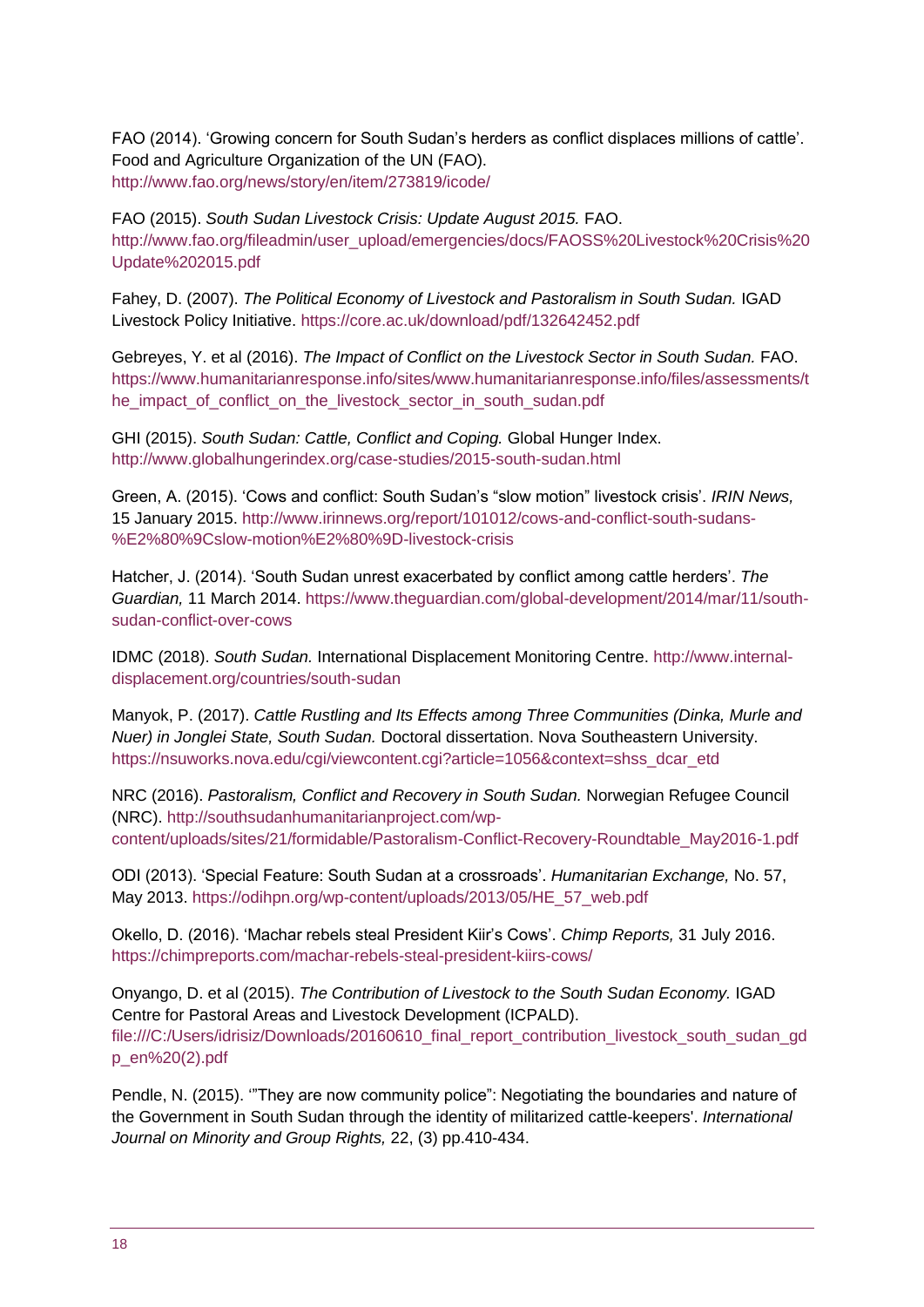[Pendle, N. \(2018\).](http://eprints.lse.ac.uk/85696/1/Pendle_Dead%20just%20to%20drink%20from_2017.pdf) '"The dead are just to drink from': recycling ideas of revenge among the western Dinka, South Sudan'. *Africa,* 88 (1), pp.99-121.

Pinaud, C. (2014). 'South Sudan: Civil war, predation and the making of a military aristocracy'. *African Affairs,* 113/451: pp. 192-211.

Pinaud, C. (2016). 'Military Kinship, Inc.: patronage, inter-ethnic marriages and social classes in South Sudan'. *Review of African Political Economy*, 43:148, 243-259. <https://www.tandfonline.com/doi/full/10.1080/03056244.2016.1181054>

[Safer World \(2017\),](https://www.saferworld.org.uk/downloads/informal-armies-final.pdf) *Informal armies: Community defence groups in South Sudan's civil war.* [https://www.saferworld.org.uk/resources/publications/1108-informal-armies-community-defence](https://www.saferworld.org.uk/resources/publications/1108-informal-armies-community-defence-groups-in-south-sudanas-civil-war)[groups-in-south-sudanas-civil-war](https://www.saferworld.org.uk/resources/publications/1108-informal-armies-community-defence-groups-in-south-sudanas-civil-war)

[Stringham, N. And Forney, J. \(2017\).](https://www.cambridge.org/core/journals/journal-of-modern-african-studies/article/it-takes-a-village-to-raise-a-militia-local-politics-the-nuer-white-army-and-south-sudans-civil-wars/2950DB004141185586D297BB710B4BD0) 'It takes a village to raise a militia: local politics, the Nuer White Army, and South Sudan's civil wars'. *The Journal of Modern Africa Studies,* 55 (2), pp.177 -199. [https://www.cambridge.org/core/services/aop-cambridge-](https://www.cambridge.org/core/services/aop-cambridge-core/content/view/2950DB004141185586D297BB710B4BD0/S0022278X17000064a.pdf/it_takes_a_village_to_raise_a_militia_local_politics_the_nuer_white_army_and_south_sudans_civil_wars.pdf)

[core/content/view/2950DB004141185586D297BB710B4BD0/S0022278X17000064a.pdf/it\\_takes](https://www.cambridge.org/core/services/aop-cambridge-core/content/view/2950DB004141185586D297BB710B4BD0/S0022278X17000064a.pdf/it_takes_a_village_to_raise_a_militia_local_politics_the_nuer_white_army_and_south_sudans_civil_wars.pdf) [\\_a\\_village\\_to\\_raise\\_a\\_militia\\_local\\_politics\\_the\\_nuer\\_white\\_army\\_and\\_south\\_sudans\\_civil\\_war](https://www.cambridge.org/core/services/aop-cambridge-core/content/view/2950DB004141185586D297BB710B4BD0/S0022278X17000064a.pdf/it_takes_a_village_to_raise_a_militia_local_politics_the_nuer_white_army_and_south_sudans_civil_wars.pdf) [s.pdf](https://www.cambridge.org/core/services/aop-cambridge-core/content/view/2950DB004141185586D297BB710B4BD0/S0022278X17000064a.pdf/it_takes_a_village_to_raise_a_militia_local_politics_the_nuer_white_army_and_south_sudans_civil_wars.pdf)

Takana, B. (n.d.). *Impact of conflict on livestock production and socioeconomic (Darfur region).*  University of Khartoum.<http://khartoumspace.uofk.edu/handle/123456789/25012>

Wild, H., Jok, J. & Patel, R. (2018). 'The militarization of cattle raiding in South Sudan: how a traditional practice became a tool for political violence'. *Journal of International Humanitarian Action,* December 2018, 3:2. [https://link.springer.com/content/pdf/10.1186%2Fs41018-018-0030](https://link.springer.com/content/pdf/10.1186%2Fs41018-018-0030-y.pdf) [y.pdf](https://link.springer.com/content/pdf/10.1186%2Fs41018-018-0030-y.pdf)

#### **Expert contributors**

- Edward Thomas, researcher
- Chris Newton, World Food Programme
- Naomi Pendle, London School of Economics

#### **Suggested citation**

Idris, I. (2018). *Livestock and conflict in South Sudan.* K4D Helpdesk Report 484. Brighton, UK: Institute of Development Studies.

#### **About this report**

*This report is based on nine days of desk-based research. The K4D research helpdesk provides rapid syntheses of a selection of recent relevant literature and international expert thinking in response to specific questions relating to international development. For any enquiries, contact helpdesk@k4d.info.*